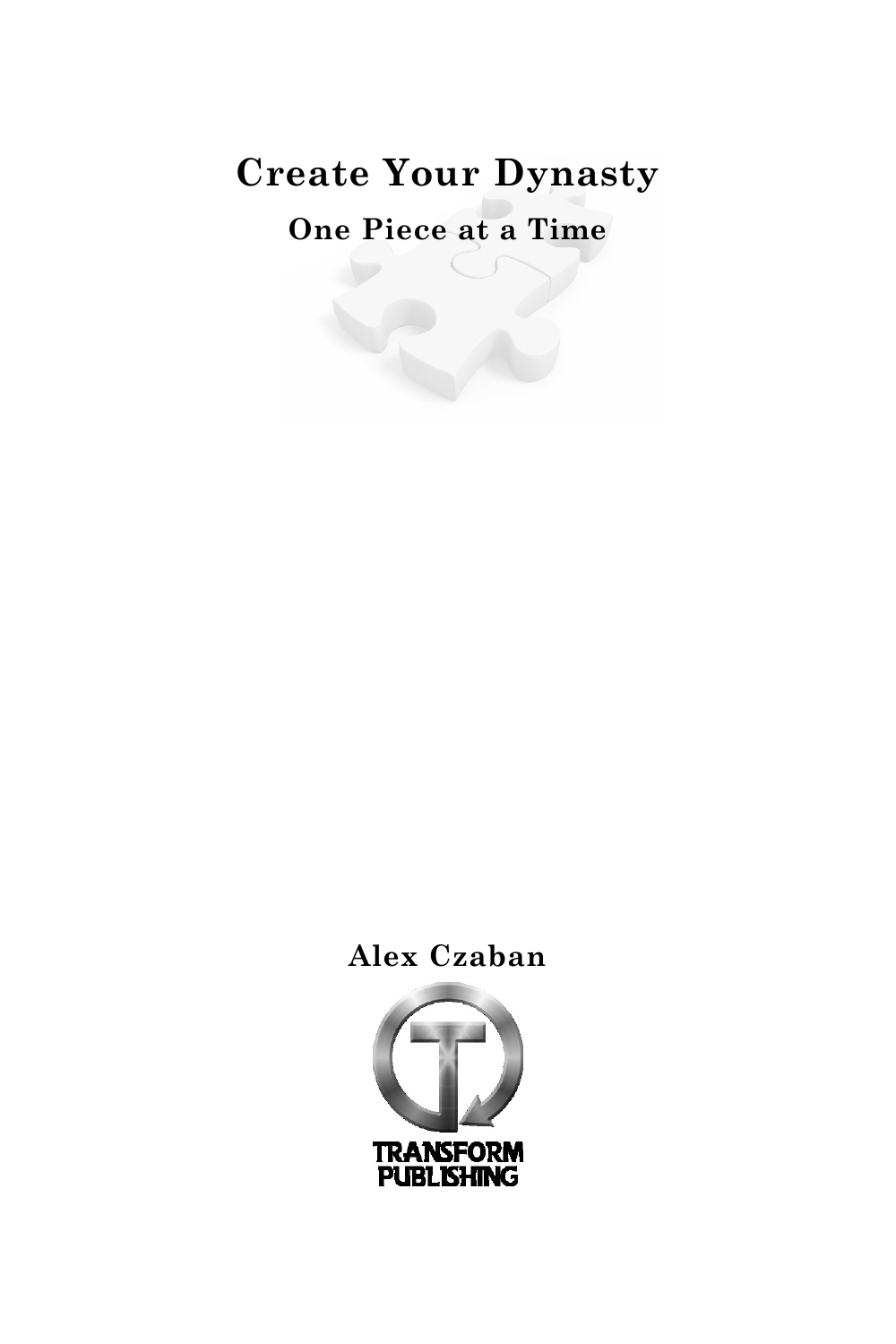# **Create Your Dynasty**

One Piece at a Time

Copyright 2018 © by Transform Publishing. All Rights Reserved.

Published by: Transform Publishing www.TransformPublish.com 516-660-4165

All Rights Reserved. No part of this book may be used or reproduced in any manner whatsoever without the expressed written permission of Transform Publishing. Address all inquiries to: Alex Czaban

ISBN: LOC: Editor: Elena Rahrig Cover Design: Michael Ayers Interior Book Layout: Elena Rahrig

Printed in the United States of America First Edition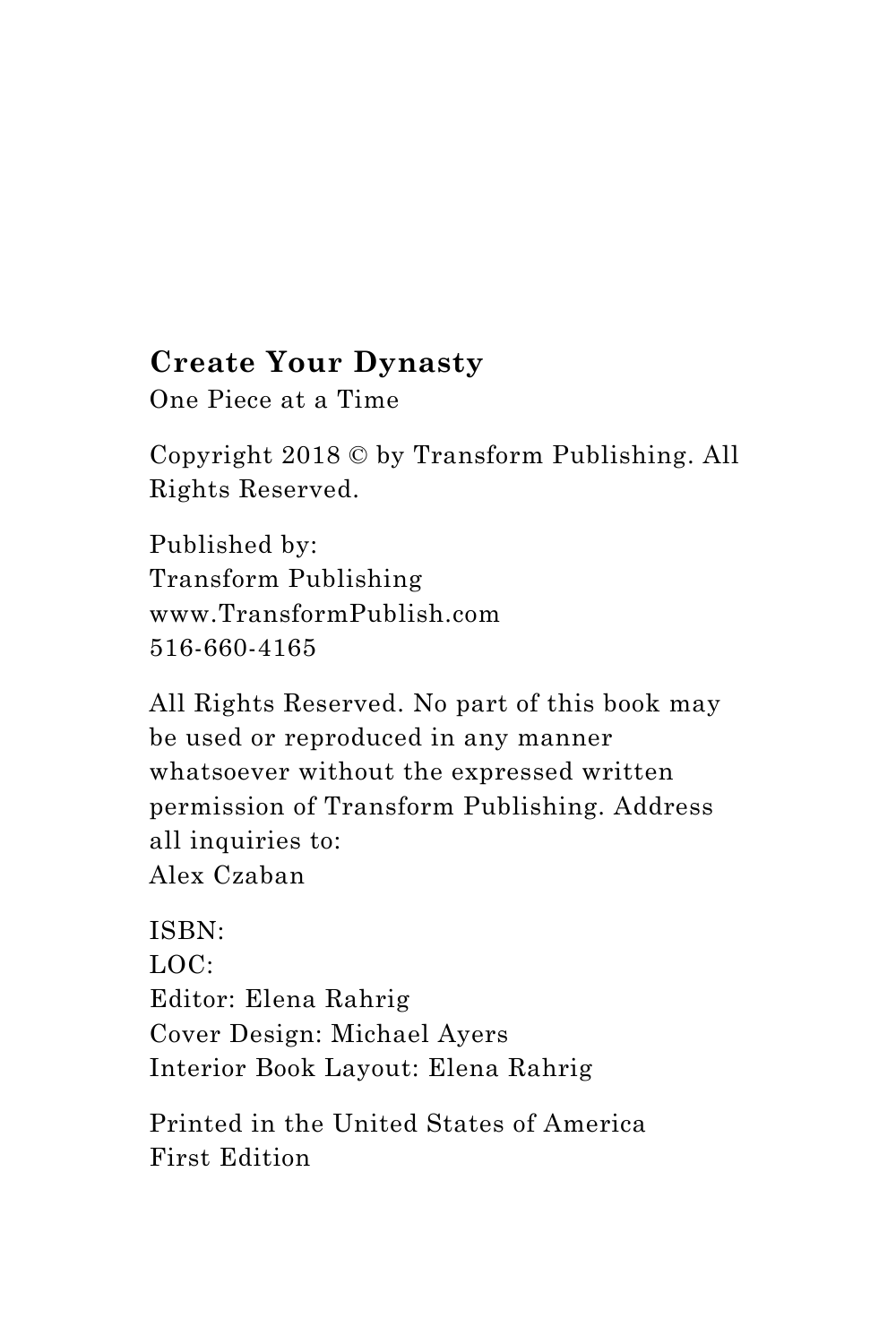# **Acknowledgments**

To all of my mentors, Tony, Frances, Vinny, Anthony, and many more, "Thank you from the depths of my heart! You have saved my life and impacted countless others. The ripple effect may never be known, but I assure you, you have created tsunamis. You have shown me how to change the world one person at a time—which was my largest dream and mantra."

To my friends, family, writers, speakers, and everyone in between, "Thank you! You have made my life's adventure what it is. Without you, I would not have had highs and lows, nor would I have had wonderful experiences."

*"The mark of a great student, and the best gift a student can give is being able to surpass their mentor by going farther than they ever could. I have enormous shoes to fill; however, I am up to the challenge."*

 *– Alex Czaban*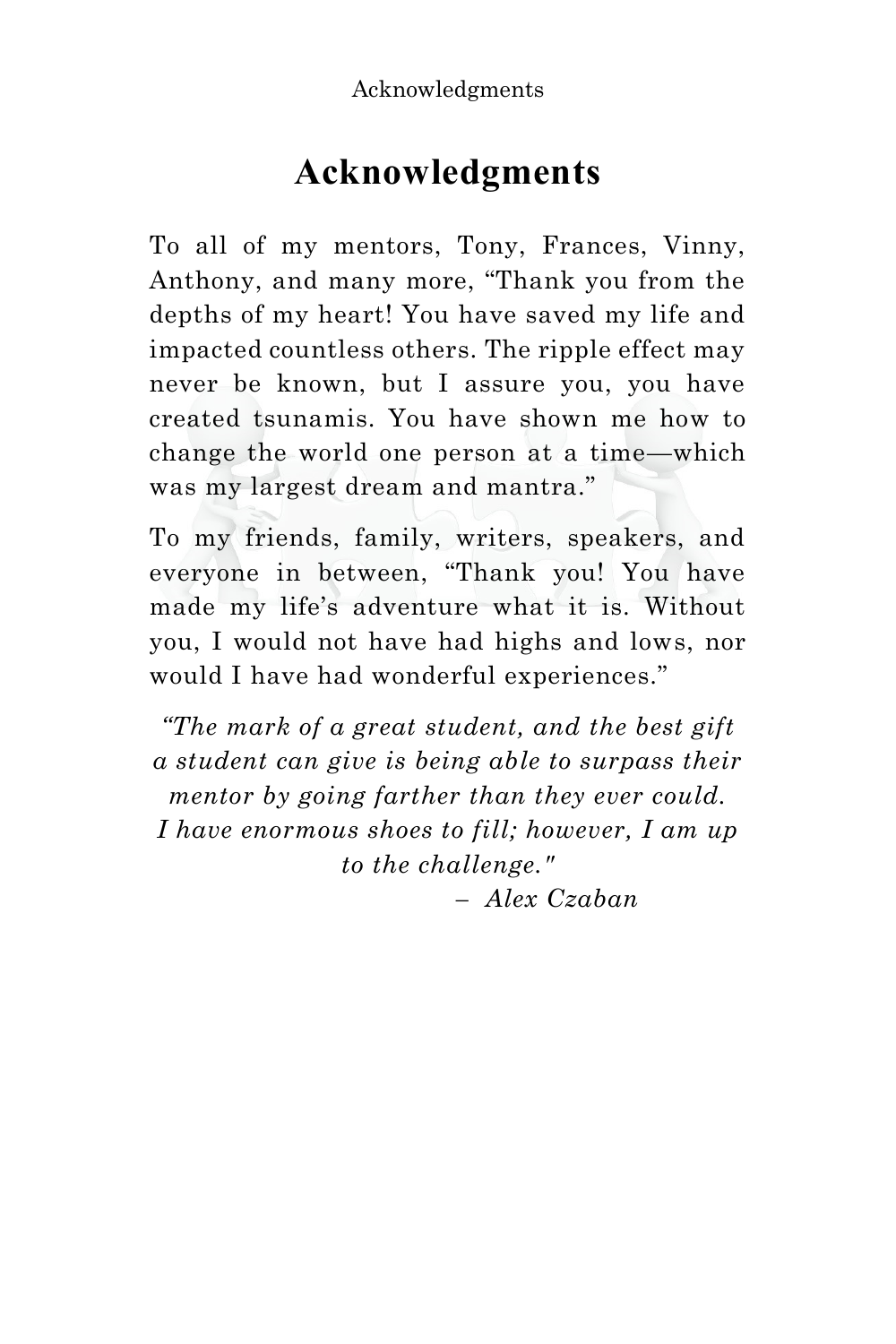# **Preface**

Why was Create Your Dynasty: One Piece at a Time chosen as the title of this book? Ten years ago, I ventured out into the unknown on a journey that drastically transformed my life. As adversity hit me, I was knocked down and got back up countless times; each time reaching a new level of mindset, wealth, and dream achievement. In the last few years, after becoming shattered beyond recognition, I thought my journey was meaningless, as I was a mere shell of my former self. Due to the mistakes and gambles I had made, I contemplated my options between leaving the country or ending it all.

Along my journey, I had met a man who would change my life forever. This man left his conventional job and established himself before the age of thirty. Through this man, I was introduced to many refined mentors; all of whom have had success in multiple areas. It was after I met these powerful players when I embarked on a journey to create my Dynasty to one day pass down to my successors, as he has done for me.

Walk with me through my journey, as I share with you the puzzle pieces you need to create your Dynasty. Some of the puzzle pieces I will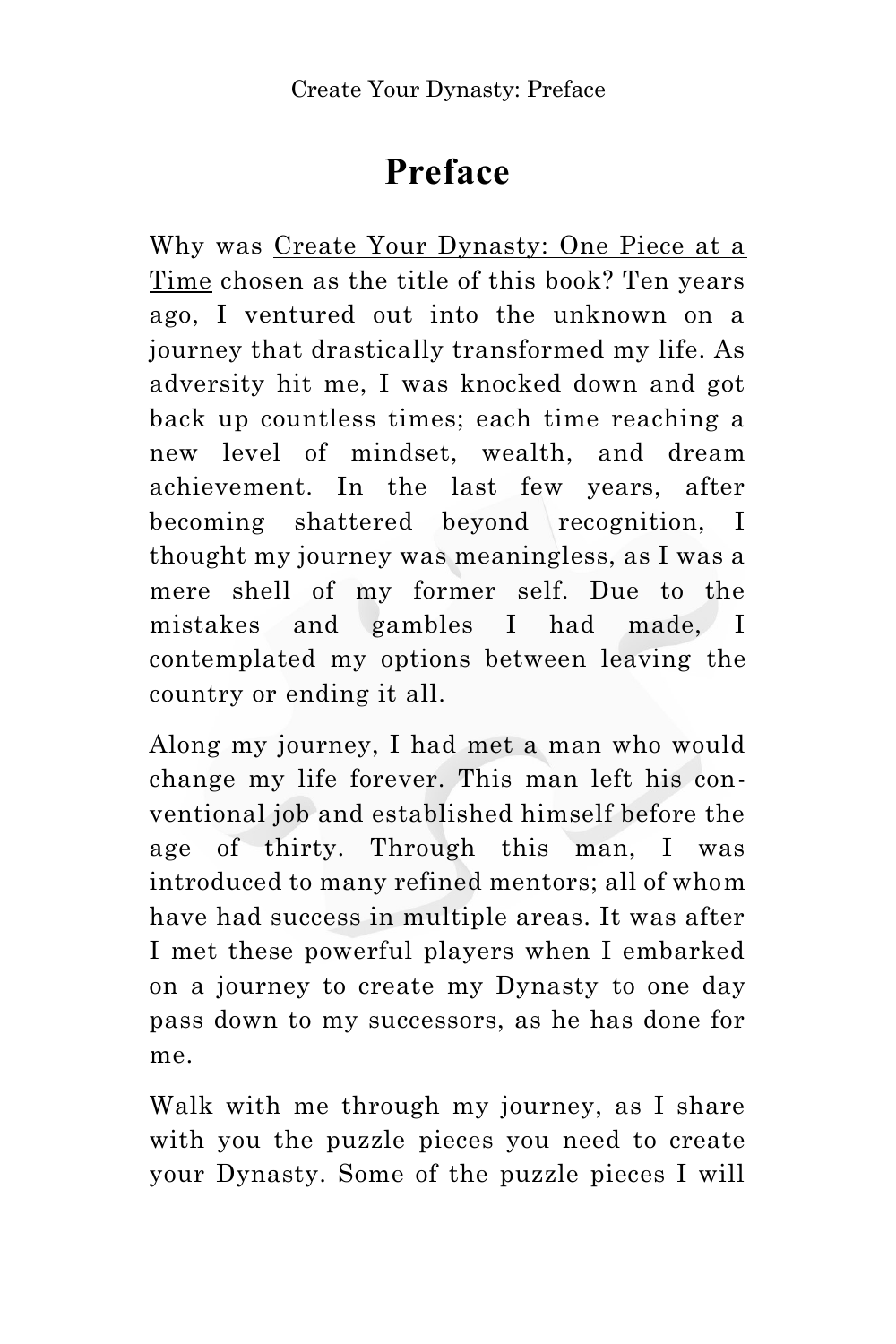#### Create Your Dynasty: Preface

share with you I already knew, but had to relearn, while others were fresh realizations. These realizations were de-livered from mentors, those whom I met in person, those whom I had only heard their voices from stage, and some were passed down from older generations. The realizations that were not delivered from others were delivered through self-reflection, learning the hard way, and from coaching others.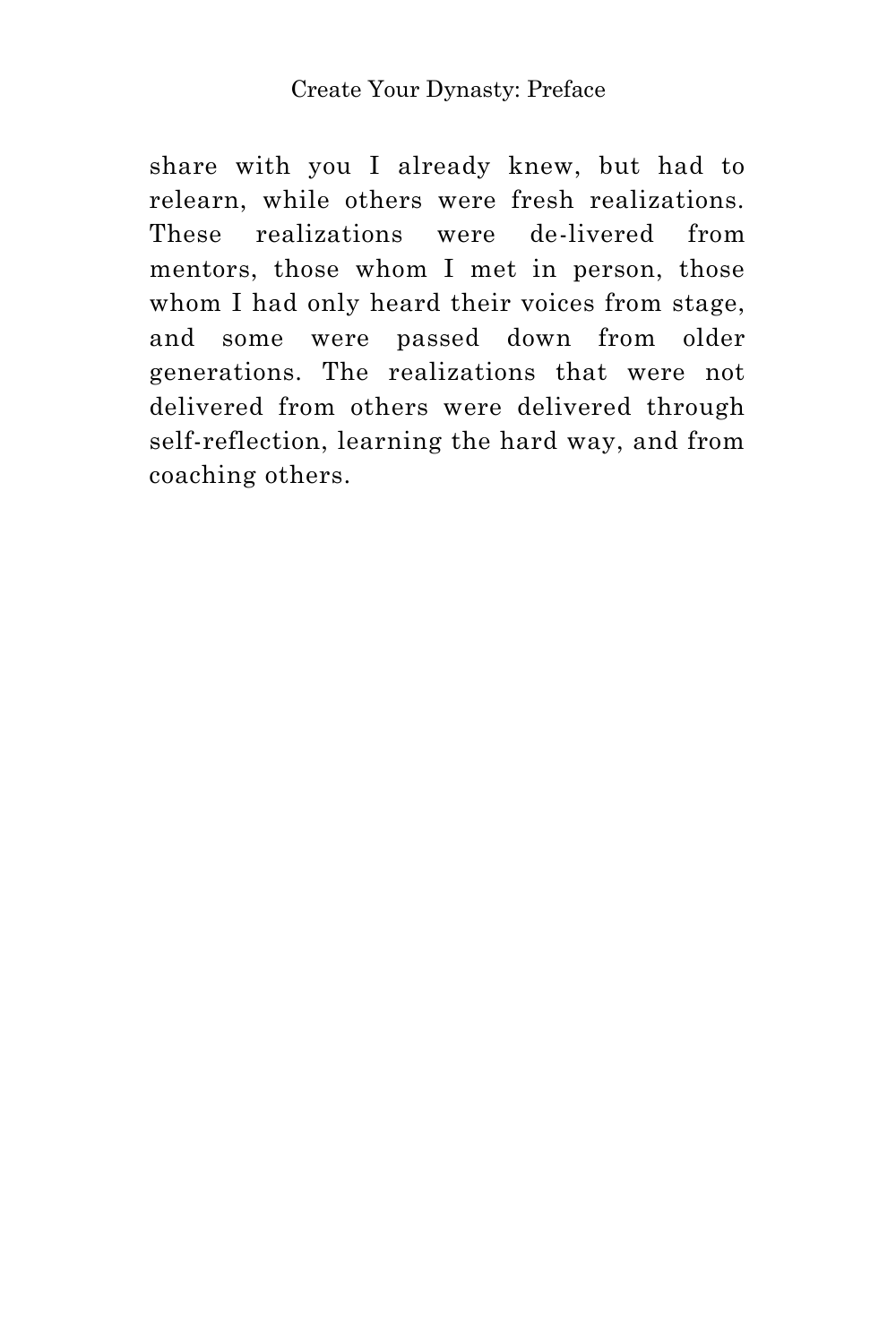# **Foreword**

As the Publisher of this book, I am pleased to bring you Create Your Dynasty: One Piece at a Time. If you have been beaten down by life circumstances, your choices, mistakes, or risks and are seeking inspiration, motivation, influence, or guidance, this book is for you. If you feel as though you have fought hard and traveled far, while overcoming physical and mental challenges, you will find much helpful wisdom on these pages. Perhaps you are tired of mind games, blown smoke, negative self-talk, and self-sabotage; if so, this book will provide you with clarity and peace of mind.

As you read Alex's words of truth and certainty, you will experience his thoughts, beliefs, and pieces of himself. As one who teaches others how to write books, I teach Authors it is not their job to write; rather, it is their job to bleed onto the pages. Alex, a profound student, bleeds onto these pages as he expresses the importance of believing in yourself and how he too believes in you. Moreover, he is proud of you for taking the time to invest in your well-being through the reading of this book.

Many people fail before they begin because they fail to begin. No matter your circumstances or how low you have fallen, you are not too far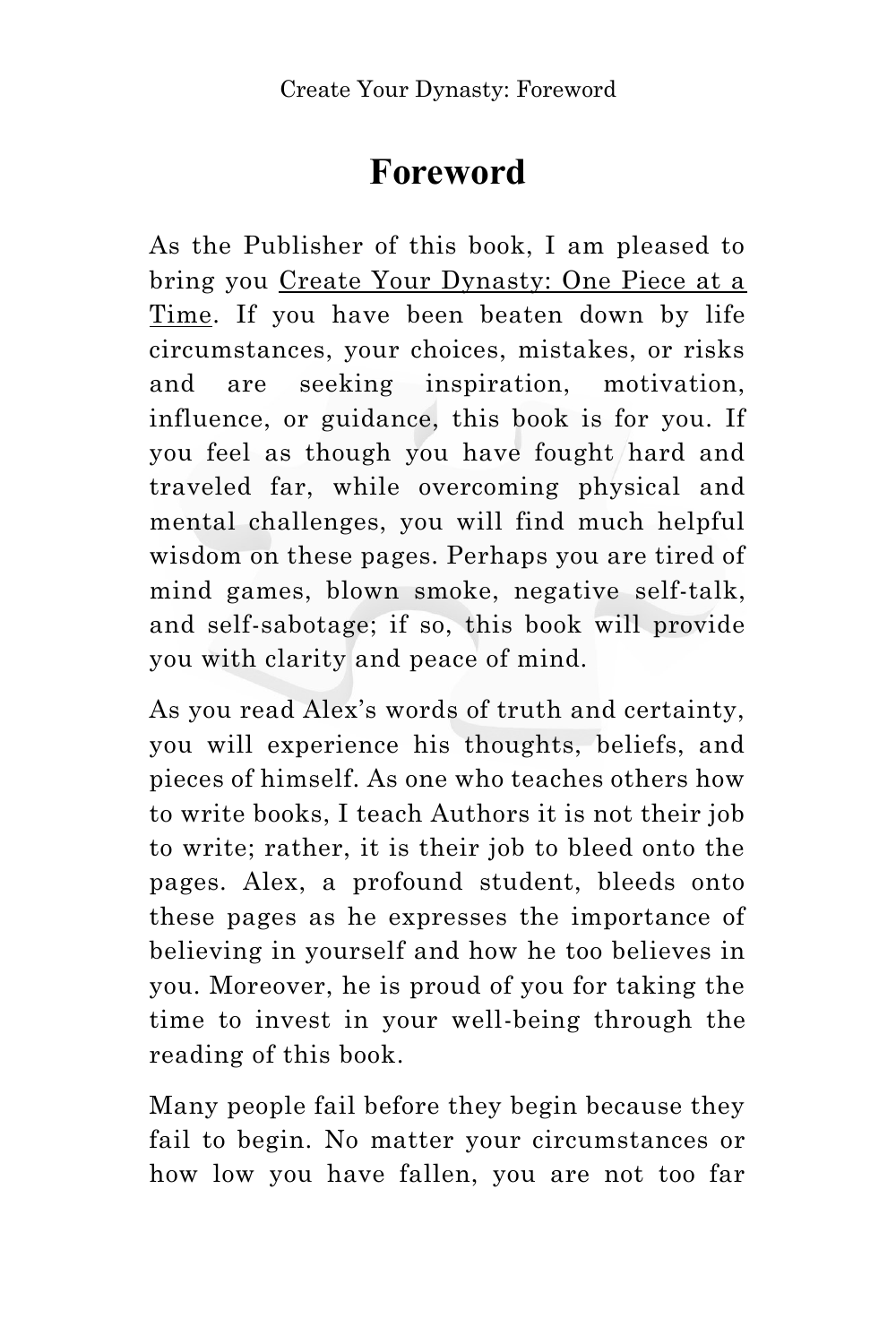### Create Your Dynasty: Foreword

gone. You truly can accomplish anything you set your mind to; with proper work ethic, time, and consistency, of course.

As Alex pours his best wisdom into you, you will hear his voice saying, "I believe in you." Listen carefully to his words and allow them to drown out the voices of self-doubt. When I read this book's manuscript, I could hear the echoes of my memories. Even more, I could hear my loved ones' encouraging words pulling me up to new heights of success.

While interviewing Alex about Create Your Dynasty, he stated, "Everyone I meet is a unique individual who has the perspective, personality, and ability that only they possess. They can truly accomplish anything they set their mind to. To those who have inner demons, I want them to know that no matter what wrong they have done, they are forgiven." He went on to say, "Everyone can change his or her life at a moment's notice, as long as he or she has the will to change. I want people to know by changing their thoughts and beliefs, they can have the life they want. They may not be able to clearly see the *how to* quite yet, but they can hold tight to Mahatma Gandhi's quote, *"I know a way out of hell."*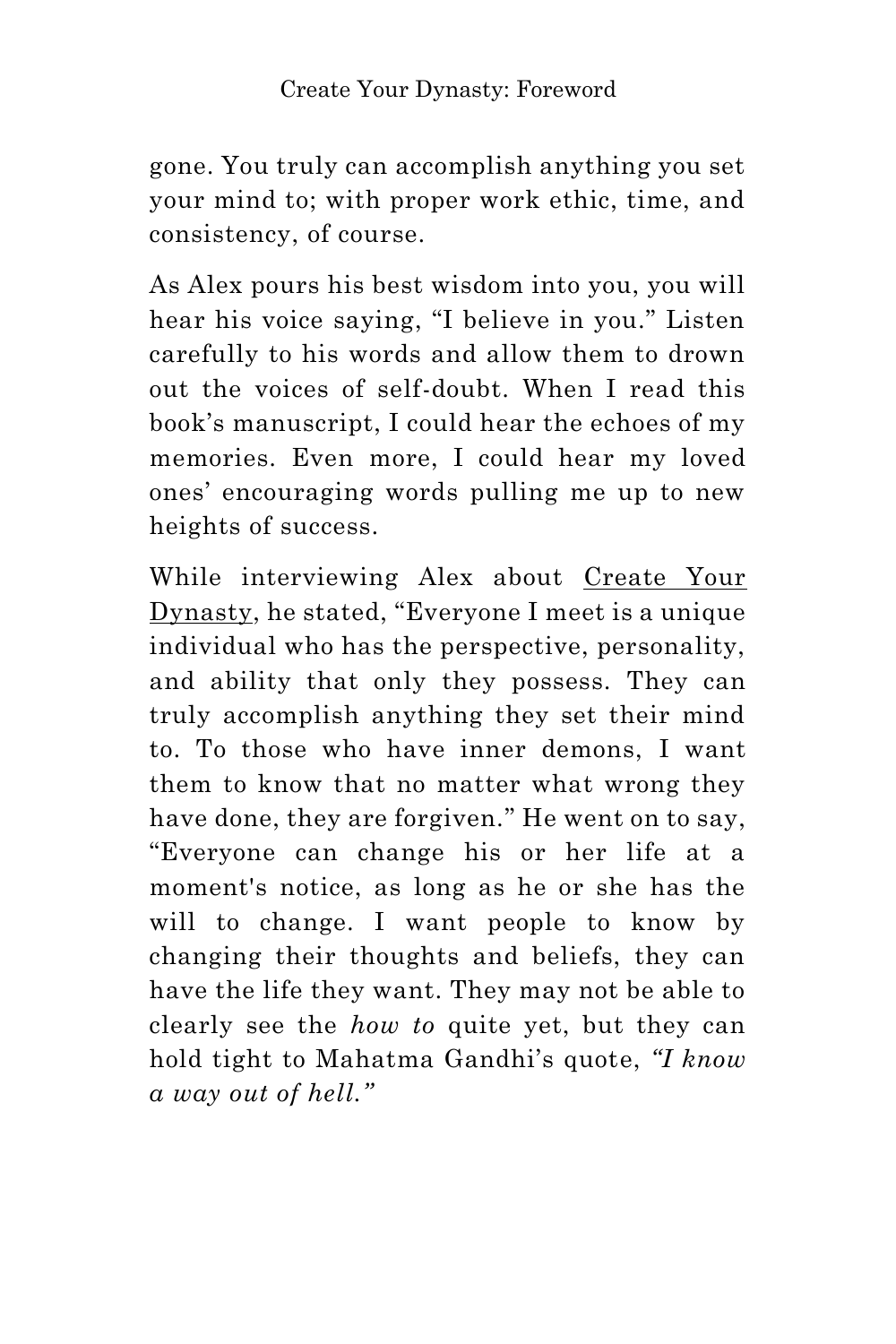### Create Your Dynasty: Foreword

It is time to begin your journey, as you are shown you how to take the principles in this book to *Create Your Dynasty*.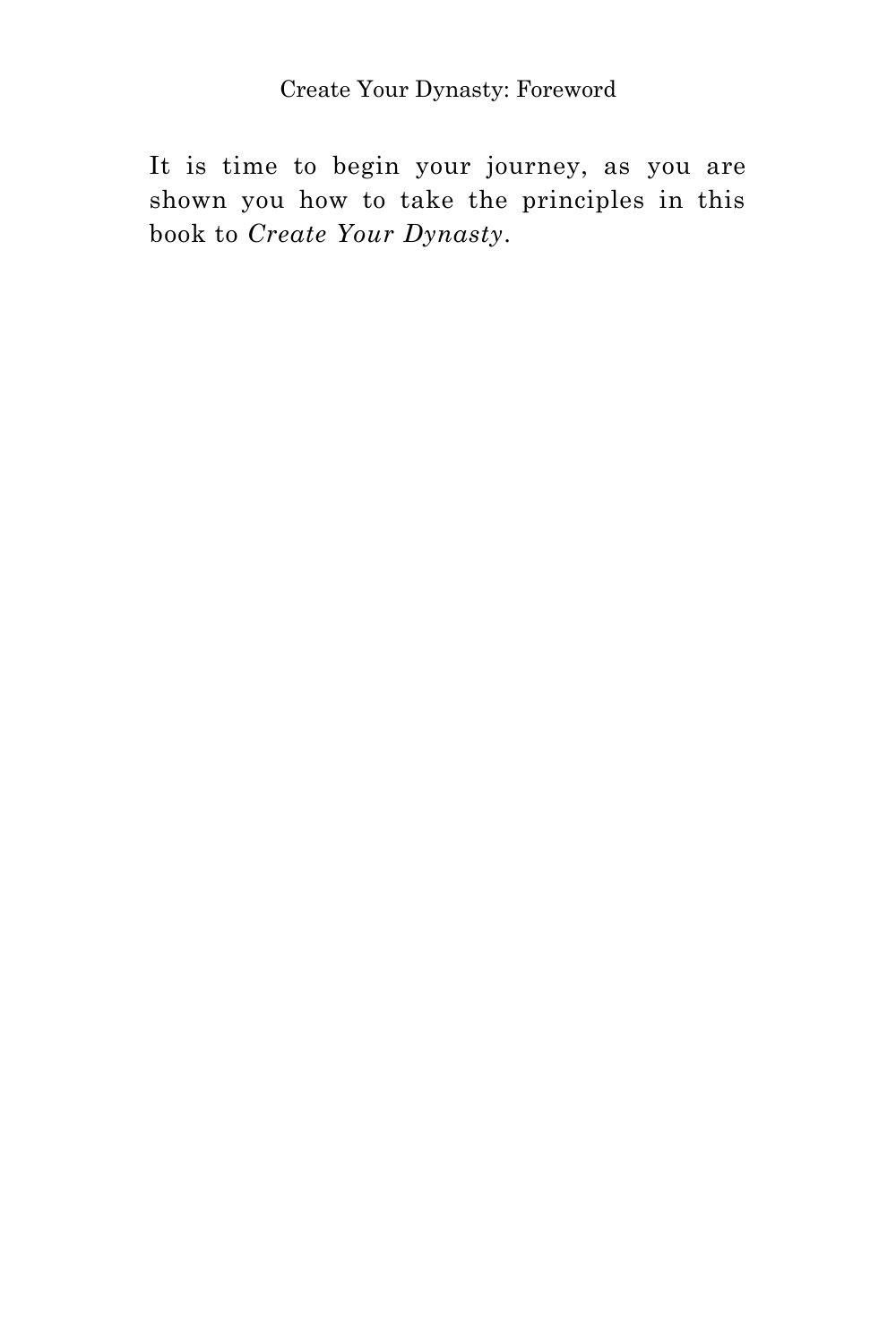# **Introduction**

According to INC Magazine, in an article written by John Rampton, an Entrepreneur, and Investor, "a mentor is a must." In this article, he moves forward giving ten reasons why everyone who desires success should have a mentor. His ten reasons are quoted as follows.

- 1. Mentors provide information and knowledge.
- 2. Mentors can see where we need to improve, where we often cannot.
- 3. Mentors find ways to stimulate our personal and professional growth.
- 4. Mentors offer encouragement and help keep us going.
- 5. Mentors are disciplinarians that create necessary boundaries that we cannot set for ourselves.
- 6. Mentors are sounding boards so that we can bounce ideas off them for an unfiltered opinion.
- 7. Mentors are trusted advisers.
- 8. Mentors can be connectors.
- 9. Mentors have the experiences you can learn from to prevent making the same mistakes beginners make.
- 10. Mentors are free, which makes they are priceless in more ways than one.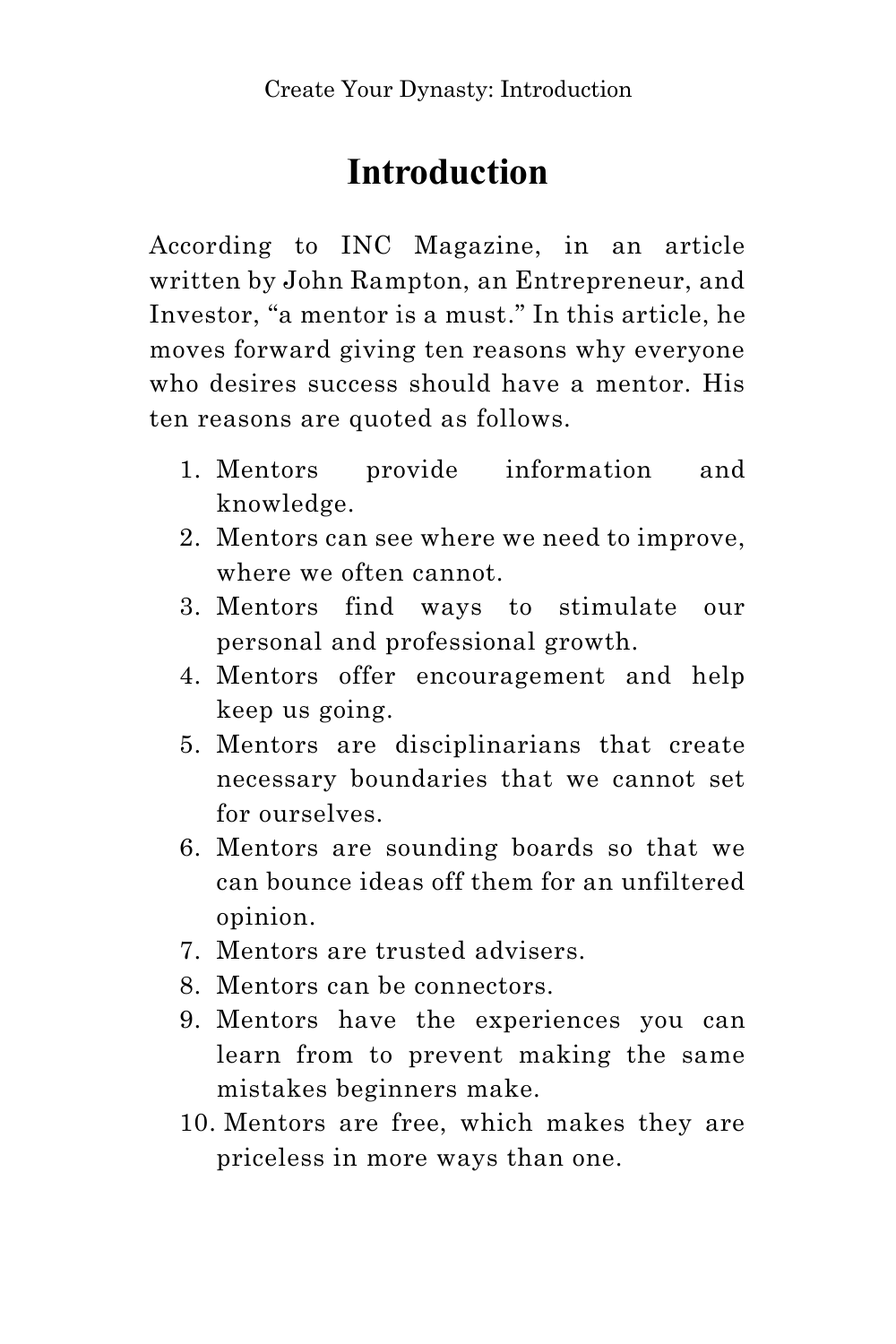Who I am today was shaped by many distinguished mentors. Tony was one of my mentors who had the largest impact on my life, and someone I would have never met had it not been for adversities, faith, friends, shots in the dark, and trust. Overall, Tony taught me how to create wealth through self-discovery. Moreover, he helped me to realize, although I was learning some hard lessons, I was not purposefully applying my discoveries.

The very book you are reading, right here, right now, began as journaling. Just as most people who journal, my immediate thoughts and plans were not to share my journal entries with anyone. However, the day came when I met Anthony, then by chance was introduced to Cami Baker, who then introduced me to my Publisher, Elena Rahrig. Through these three masterminds, what began as private entries, is now here to encourage, influence, motivate, and inspire you to create your own Dynasty.

I refuse to promise you that creating your Dynasty will be a soft, easy path. Instead, throughout traveling your rocky road filled with many sharp turns, hold tight to the adage "where there is a will, there is a way." I know, without a shadow-of-a-doubt, you can accomplish anything you set your mind to achieving. Yes, just as I had to, you will have to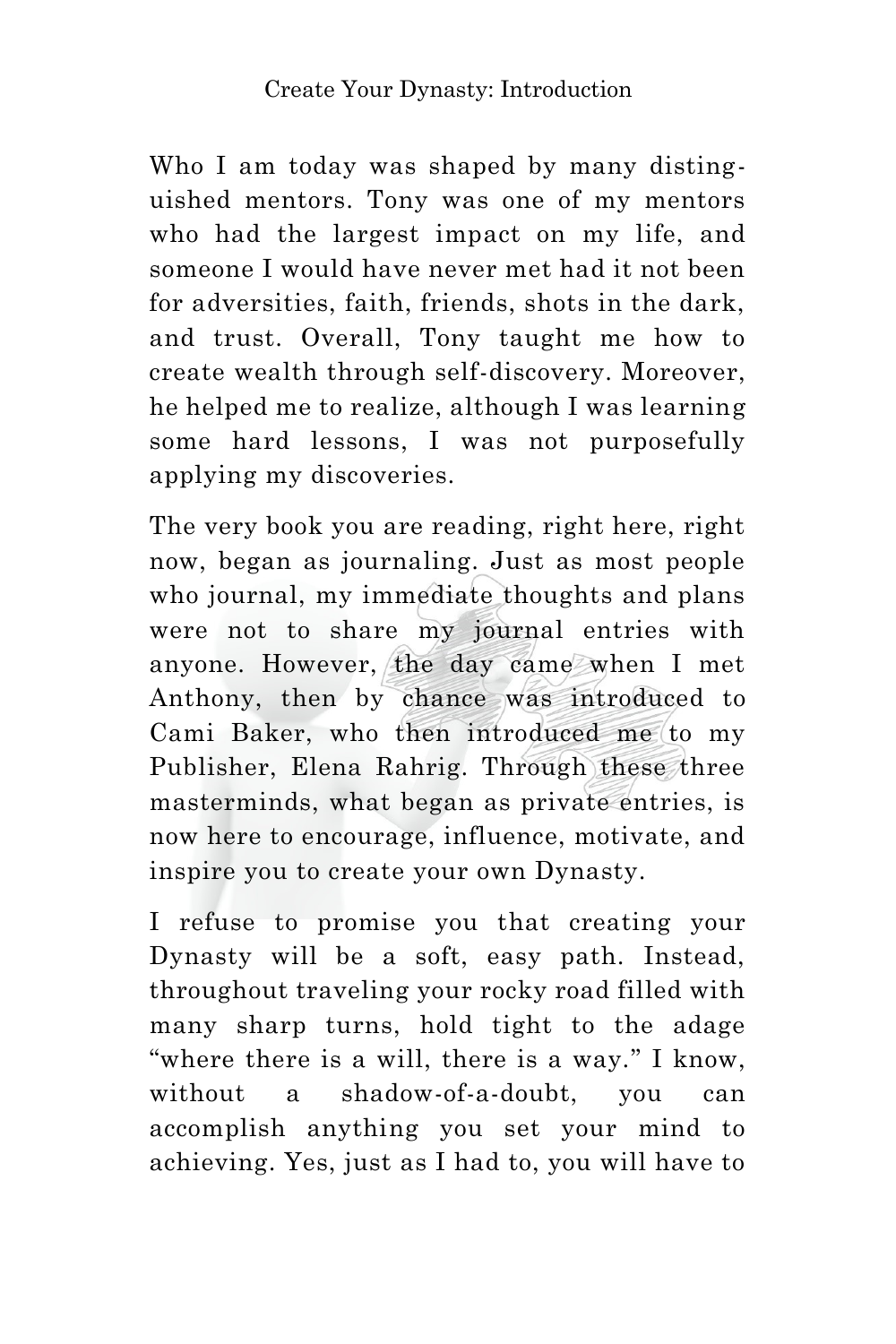# Create Your Dynasty: Introduction

learn difficult lessons and apply your discoveries; but, when you do, you will create your Dynasty.

In this book, you will learn the principles that saved my life and created my Dynasty. These principles are from my mentor who retired as a multi-millionaire at the age of 28 and other mentors who will be mentioned throughout this book. As you read, you will gain insights through self-reflection and success through selfdiscovery. At the completion of you reading my once best-kept secrets, I am certain you will no longer be looking through the fog; rather, you will be sharing your own lightbulb moments with those who you have gone before.

Are you ready to learn all you must to create your Dynasty? Are you ready to live the life you truly desire? Are you ready to make your life happen, instead of allowing life to happen to you? As I am certain you have answered "yes" to those three questions, it is time to turn the page and begin your Dynasty journey.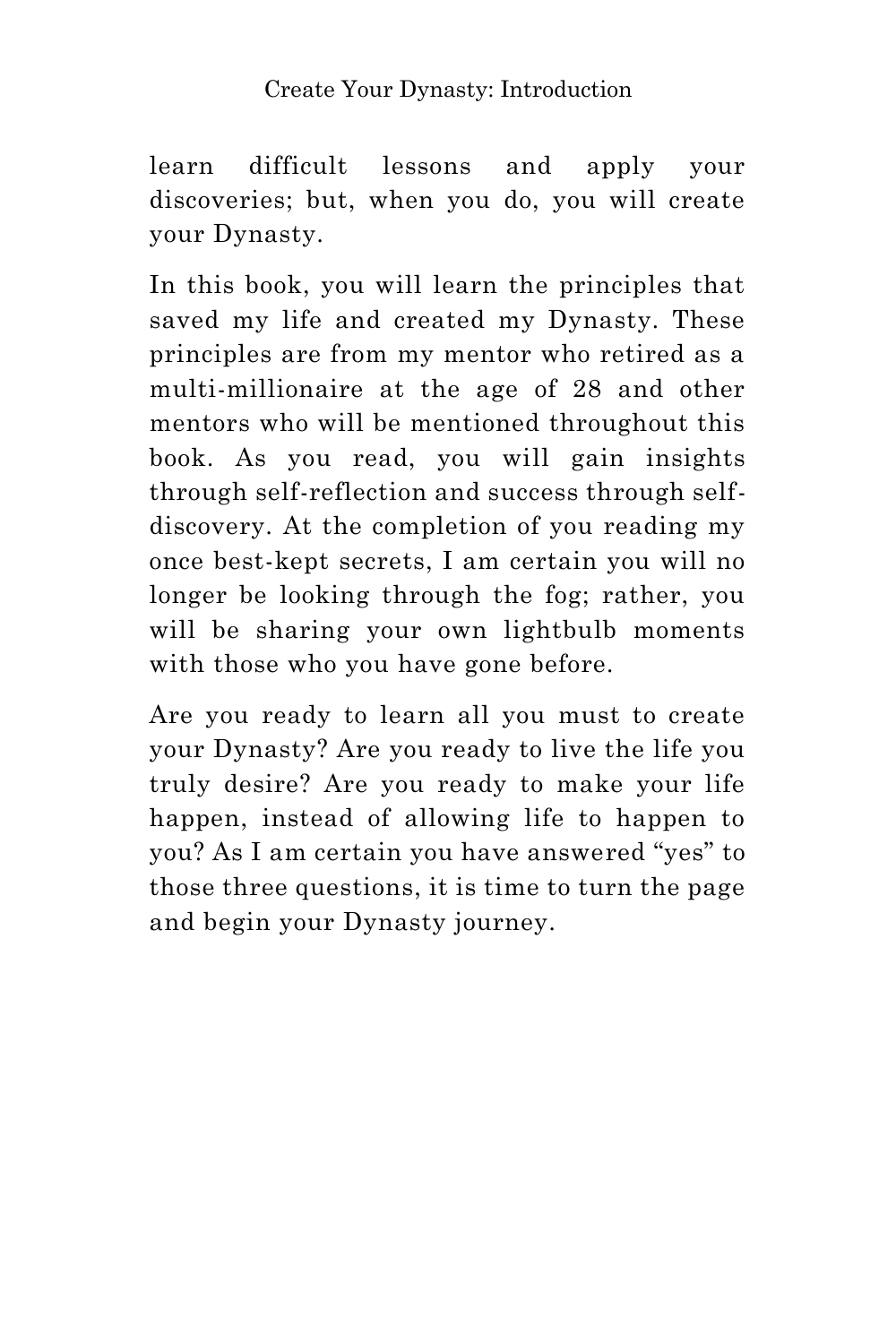# *Chapter 1* **Closing the Gaps**

**B**efore starting this book, I have had multiple catastrophic failures, along with hard-earned life successes. I have lived what few men have dared to dream and what some describe as a living nightmare. I came under the fire of certain paradigms and seemingly unbreakable habits. During the times of trouble, little did I realize, the walls that barricaded me in were my encumbering thoughts, nightmares, relationships, experiences, and past focal points.

After meeting Tony, my life transformed from a broken spirit to positive and powerful habits, mindset, and understanding. When approached to enroll in a program, although there were many reasons I needed to, the primary reason I enrolled in it is that, well, there was nothing left to lose.

While taking the program, I was surrounded by people of wealth and with respectable mentalities. They were the essence of whom I was longing to become. Watching and learning from them gave me a new path to follow, new goals to commit to, and an avenue to bring my ambitions to life.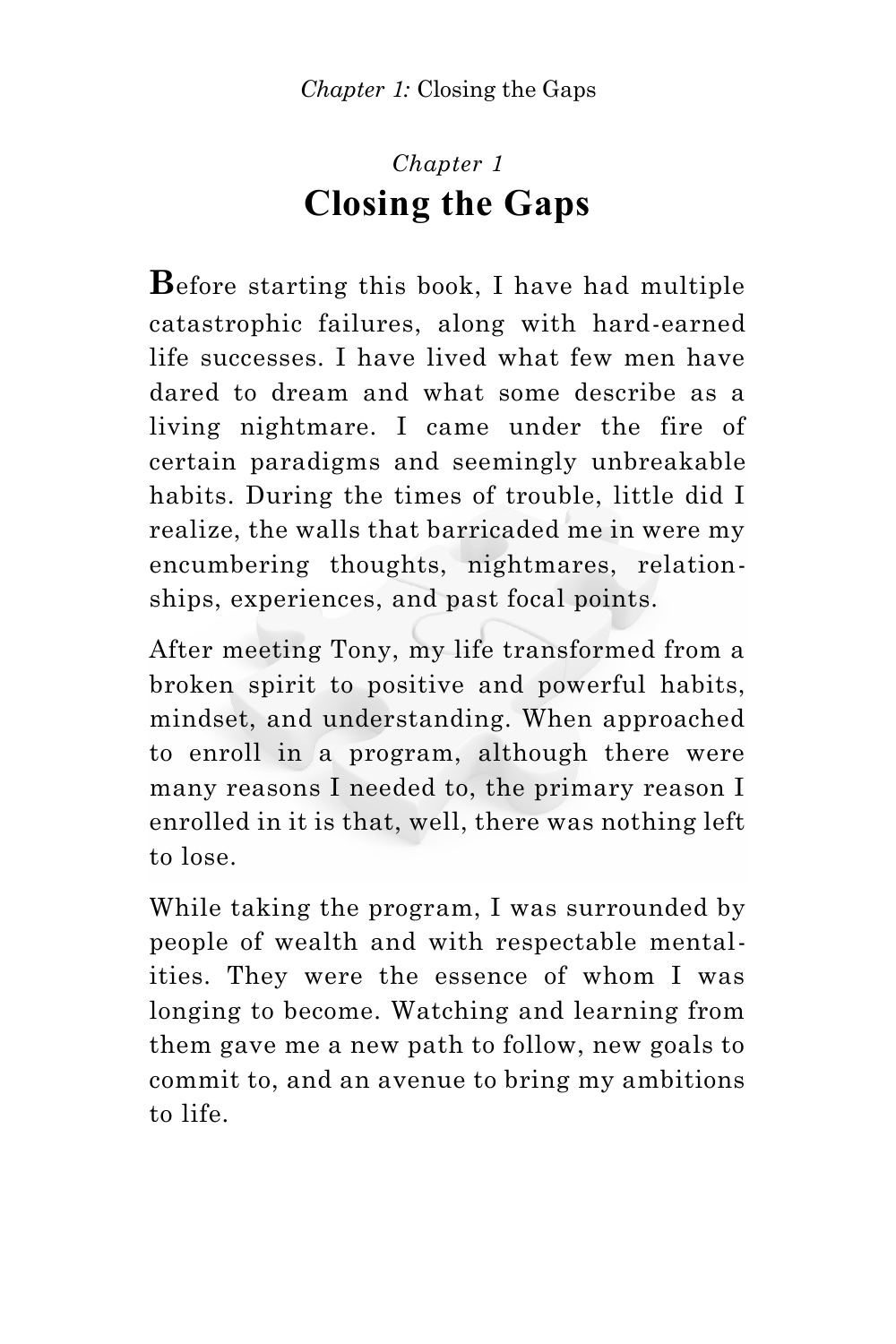Many times, throughout life, we all come to understand that we know we are meant for more. Sometimes we are not certain what we are meant for, but we do know something is missing. This is what happened to me. I could not clearly see my end goal. I just knew there was one…a big one. As I became of sound mind through the leadership of my mentors, I realized what truly motivated me and made my heart smile. I began to feel my joy increase and tears welling from those who wrote me letters expressing gratitude. You see…me…yes, once seemingly messed up and twisted up me, was impacting the lives of others; and for that, they were grateful enough to send letters. It was this that opened my eyes to my purpose and everything that was missing in my life.

Given the fact that I am not Jewish, I will never forget the following unforeseen event. I met a Rabbi who was in need of marital salvation. I took on the challenge of helping him by building a relationship with him, listening, and offering wise counsel. As a result, I now hold his letter forever inside my heart. His letter expressed his joy of a saved marriage, a better life, and his children's overall well-being.

Another achievement I will never forget is a time when I was on my way to becoming the world ranked esports player. Let me assure you,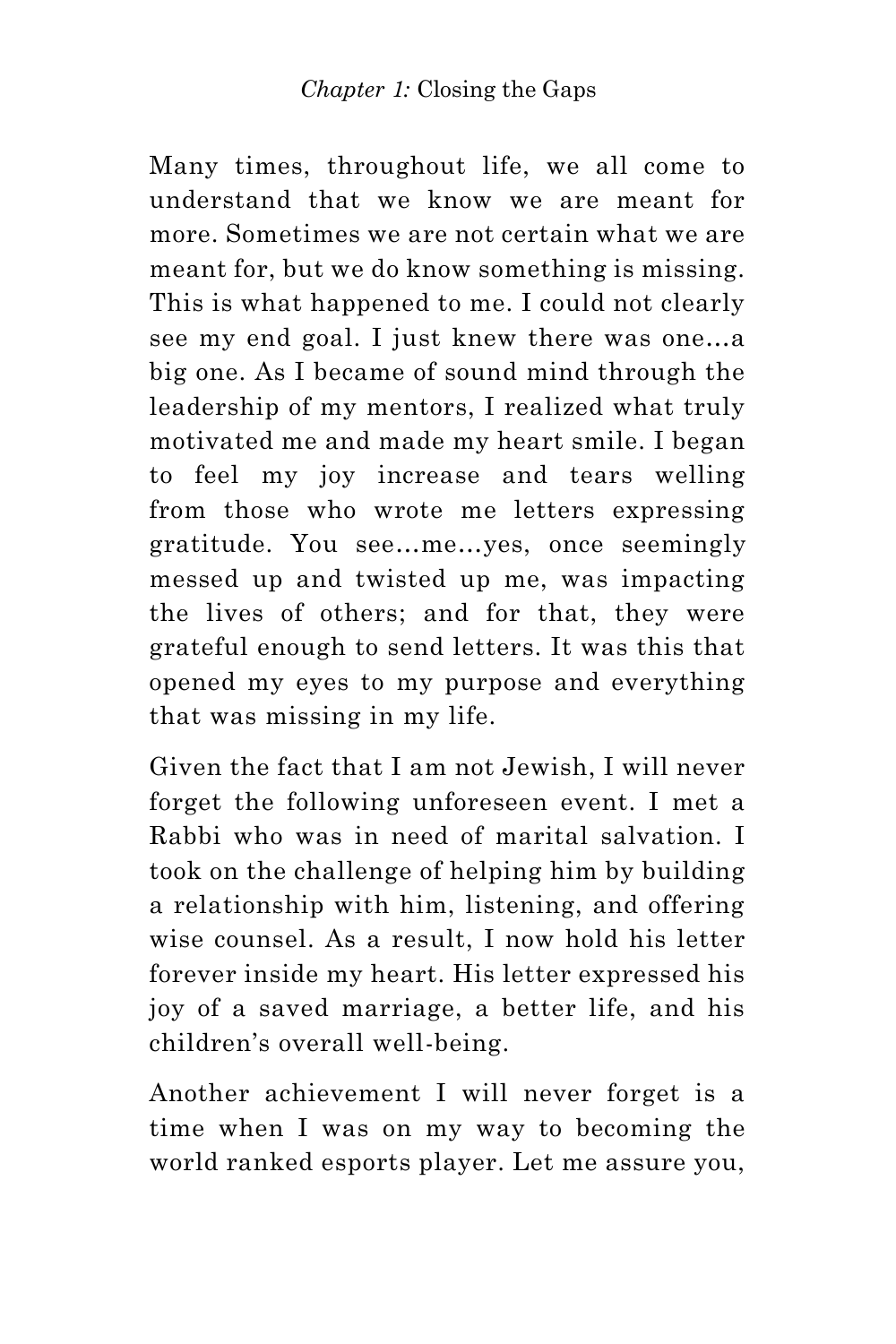### *Chapter 1:* Closing the Gaps

this notable achievement is not about me. Rather, I met a man who wanted to learn how to play video games, so I taught him. After teaching him, it was not long before he took his esports team to the #1 spot in the world.

These are only two shortened stories of victories I will share at this time. It was through these achievements, and others like these, I have discovered that my purpose in life is to help others dream. Some I teach to dream for the first time, others I teach to start dreaming again, and others I teach to dream bigger.

I hypothesize that you are in one of those three categories. Do you need to learn to dream? Do you need to learn to dream again? Do you need to learn to dream bigger than you ever have before? Whatever your answer may be, rest assured I have written this book to help you. It is my motivation and my vision to transform one heart, soul, and mind at a time. I know that when I help you transform your life, you will then be able to pay it forward. As we all begin to heal, rise above adversity, and impact the lives of others, the world will fall into a peaceful and triumphant state.

There are many self-help and personaldevelopment books on the market. Most of the books in these genres are written by those who are famous with deep pockets. Am I famous? Do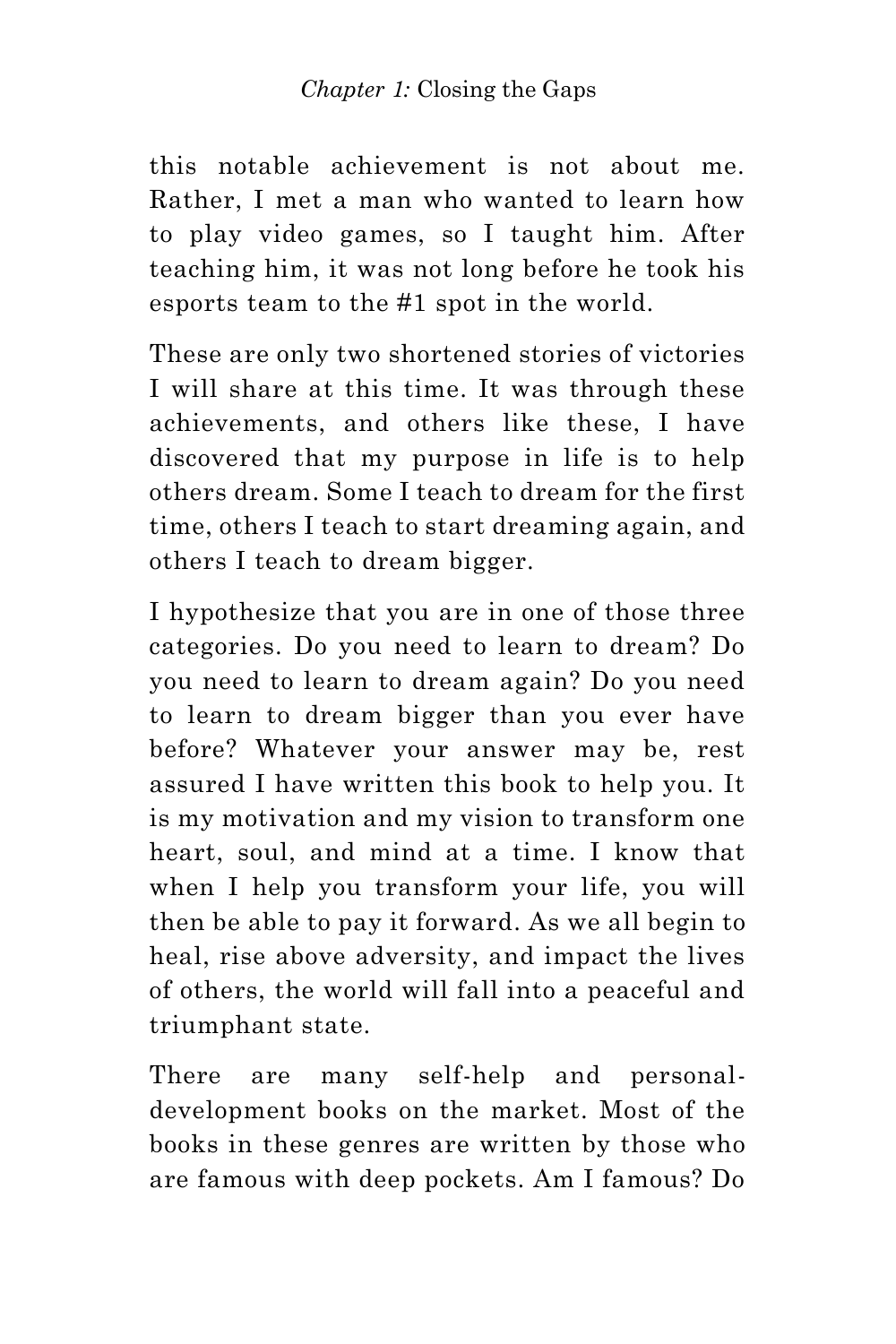I have deep pockets? My confirmative answer to you is, *not yet!* I want to author this book at this time in my life, not only to bring you its principles but so you can relate better to the author of the book you are reading. It can be inspiring yet defeating when we learn from those who are out of our reach and whose world is a long distance from ours. For you and me, we are nearly on the same playing field. Yes, I know my purpose and have learned to dream big, while remaining motivated and dedicated to my dreams. However, I am not rolling in stacks of cash or living in a mansion. The truth is, our worlds, more than likely, coincide, or at the very least are rubbing elbows.

If you decide not to read this book because I am not yet a millionaire financially, allow me to mentally and heartfully leave you with the following lessons before you go. First, everything in this book has been passed down to me or verified with the fruits on the tree that I wish to achieve, multiple mentors and people who have created great success in their given arena. Second, refusing to learn from someone who is not financially where you want to be is a characteristic that will impede your success. When one views those without financial success as having nothing to offer, they miss out on profound information because we, just like you, have learned from those who are financially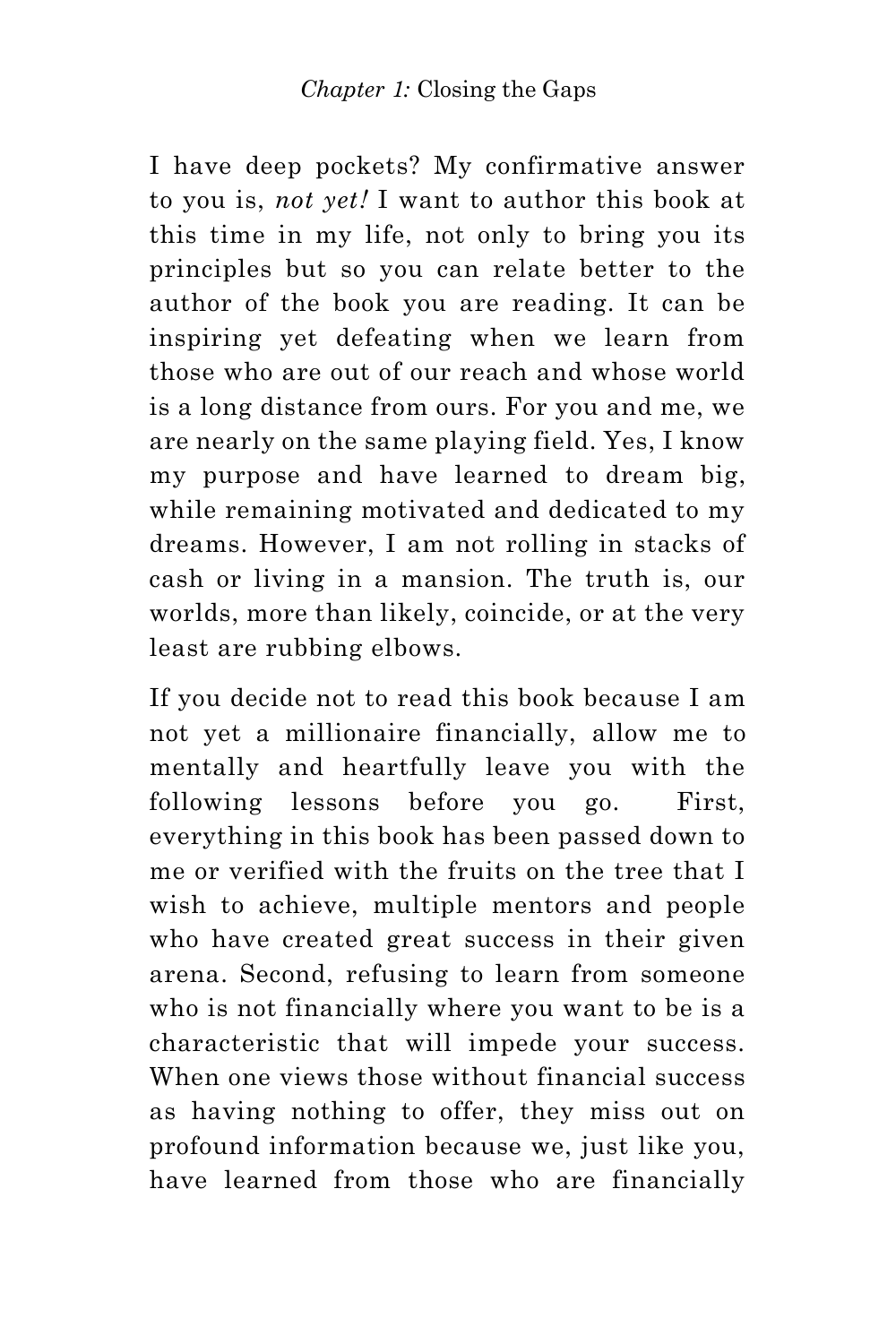### *Chapter 1:* Closing the Gaps

successful. So, I know things you do not know, just as you know things I do not know. Therefore, I encourage you not to be judgmental, and perhaps, even arrogant, and open your mind, sit back, relax, and take in the offerings of Create Your Dynasty.

Now that you better understand me and my heart, it is vital for you to know that I have already made it. I have made it bigger than I had let on, thus far. Through my hard work, perseverance, and willingness to be a student, I have mentally made it. My mind is thousands of lightyears ahead, as others tell me I am *wiser beyond my years*. So wise in fact, I have applied my knowledge to achieve my goal of turning my monthly income into my weekly income, writing this book, having a life that is triumphant, and a mind that is serene.

Think back to one of your memories. As time passes, memories begin to fade. Details of the memories can typically only be found by some nudging. There are many principles that I have learned that are a distant memory; but, I have never forgotten the gaps that exist in life and business. These gaps, when undealt with, will hold you back and captivate you in discomfort. It is up to you to discover the gaps that exist in your life, then work to close them. I know, as you continue to read this book, your eyes will hear,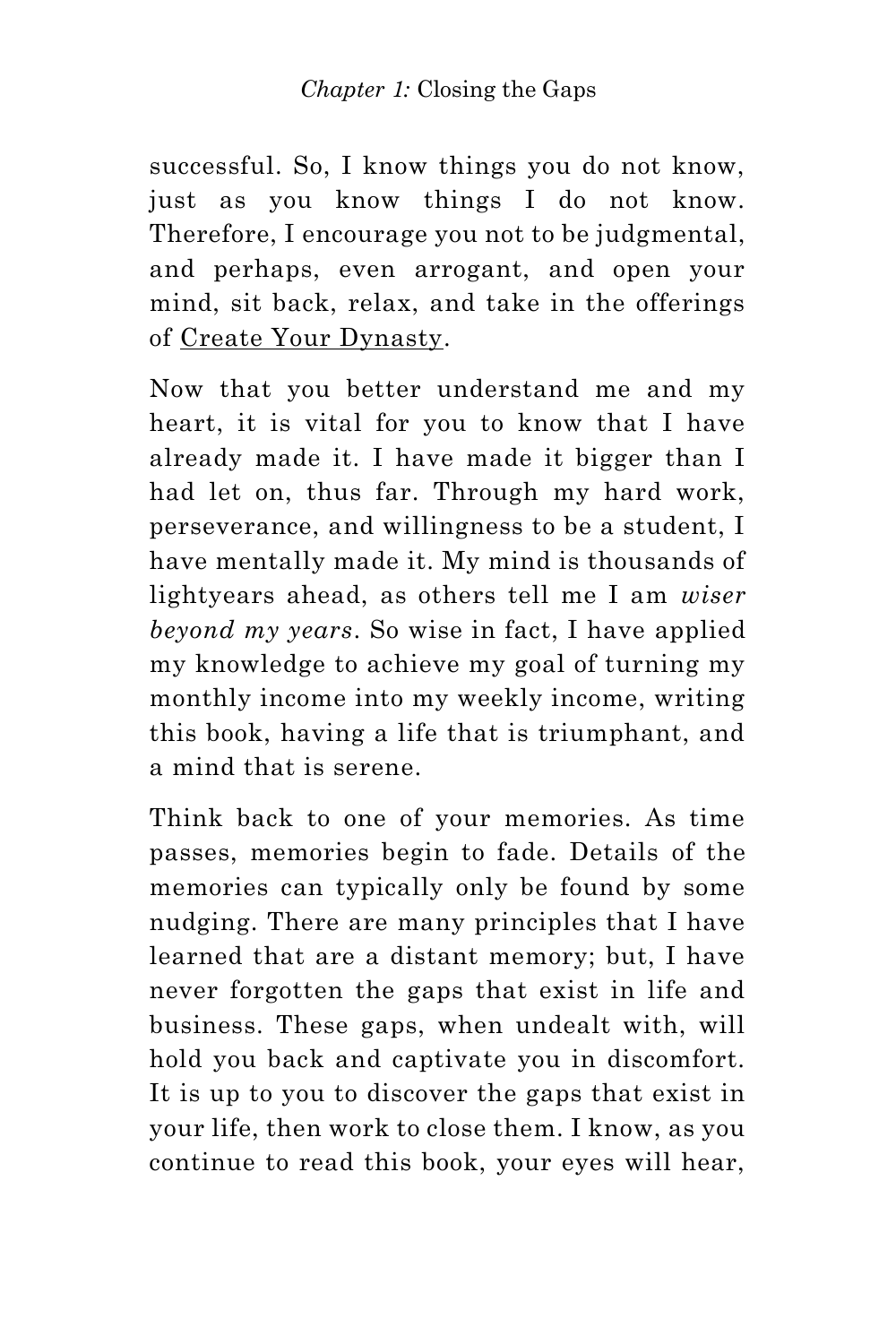#### *Chapter 1:* Closing the Gaps

and your heart will open to what gaps you must fill. As you fill your gaps, I assure you, your business and life will find a connection with success.

For me, the gaps were never in the same place, but the results were identical. Some of my most pertinent gaps were inconsistency, frustration, and self-doubt. I cannot guarantee this book will fill all your gaps because this is your unique journey. However, as you begin being propelled closer to your dreams, as a result of applying what you learn in this book, you will be a walking, talking, breathing success.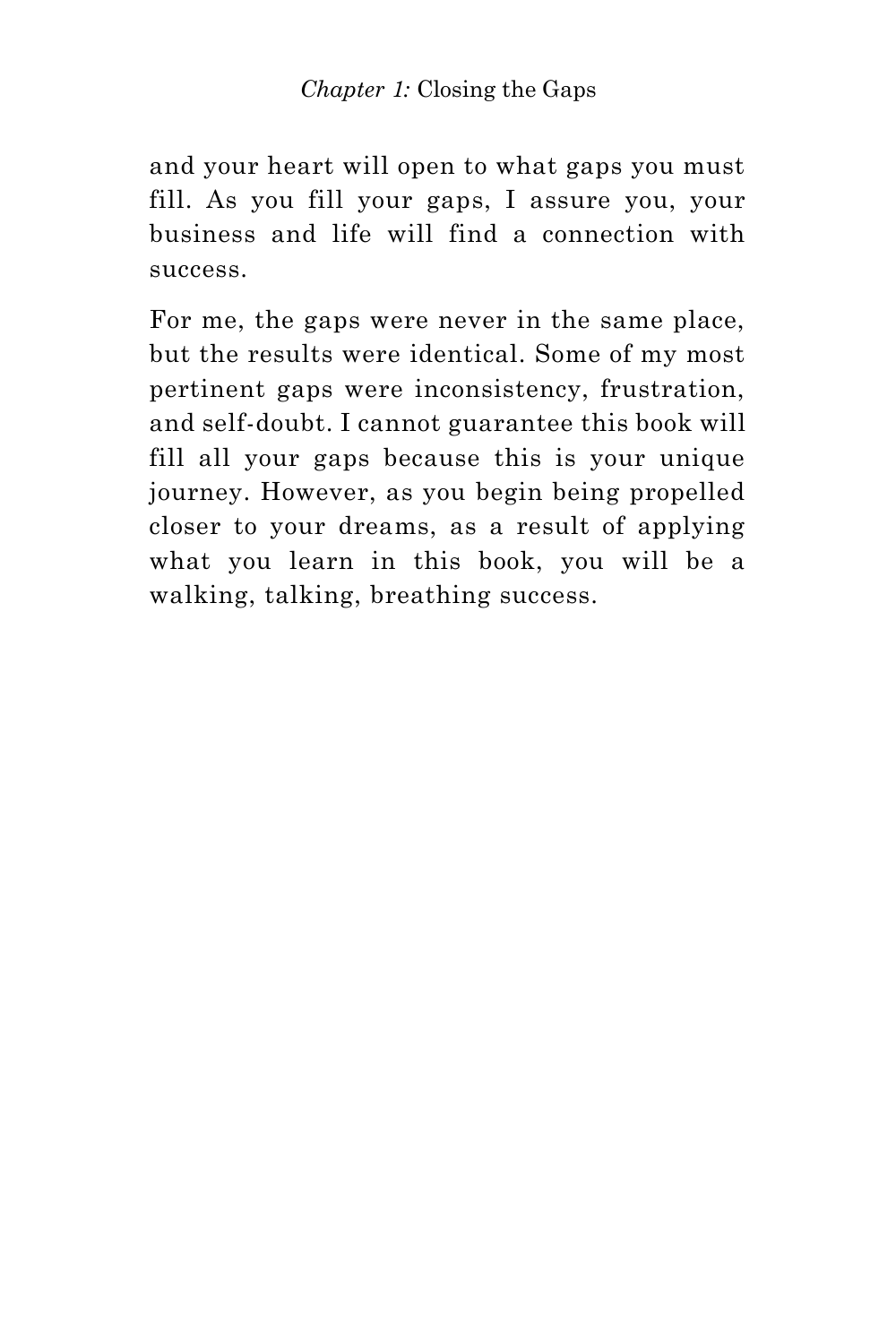# *Chapter 2* **When Glory Rises From Ashes**

**I**n the last chapter, you learned about how my life was filled with brokenness, and how it transformed into a powerful, successful life. In this chapter, I will share some childhood and adolescent stories with you so that you can peek into my tribulations. You must know, everything you are about to read, I have made peace with—both people and events. Through forgiveness of all parties, to include myself, I no longer carry the heavy weight of turmoil. Each story you will hear has enabled me to be who I am today and allows me to share these stories with you, the reader.

*"Every adversity, every failure, and every heartache carries with it the seed of an equal or greater benefit."* – *Napoleon Hill*

Adding to Napoleon Hill's quote, it is up to you to either cultivate your seeds to create your forest or to let your seeds wither and die.

It is exemplified that I came from nothing but was still able to propel my life. The adversity I had experienced made me stronger, as it gave me the seeds I needed to thrive when more challenges struck. You may have had worse, or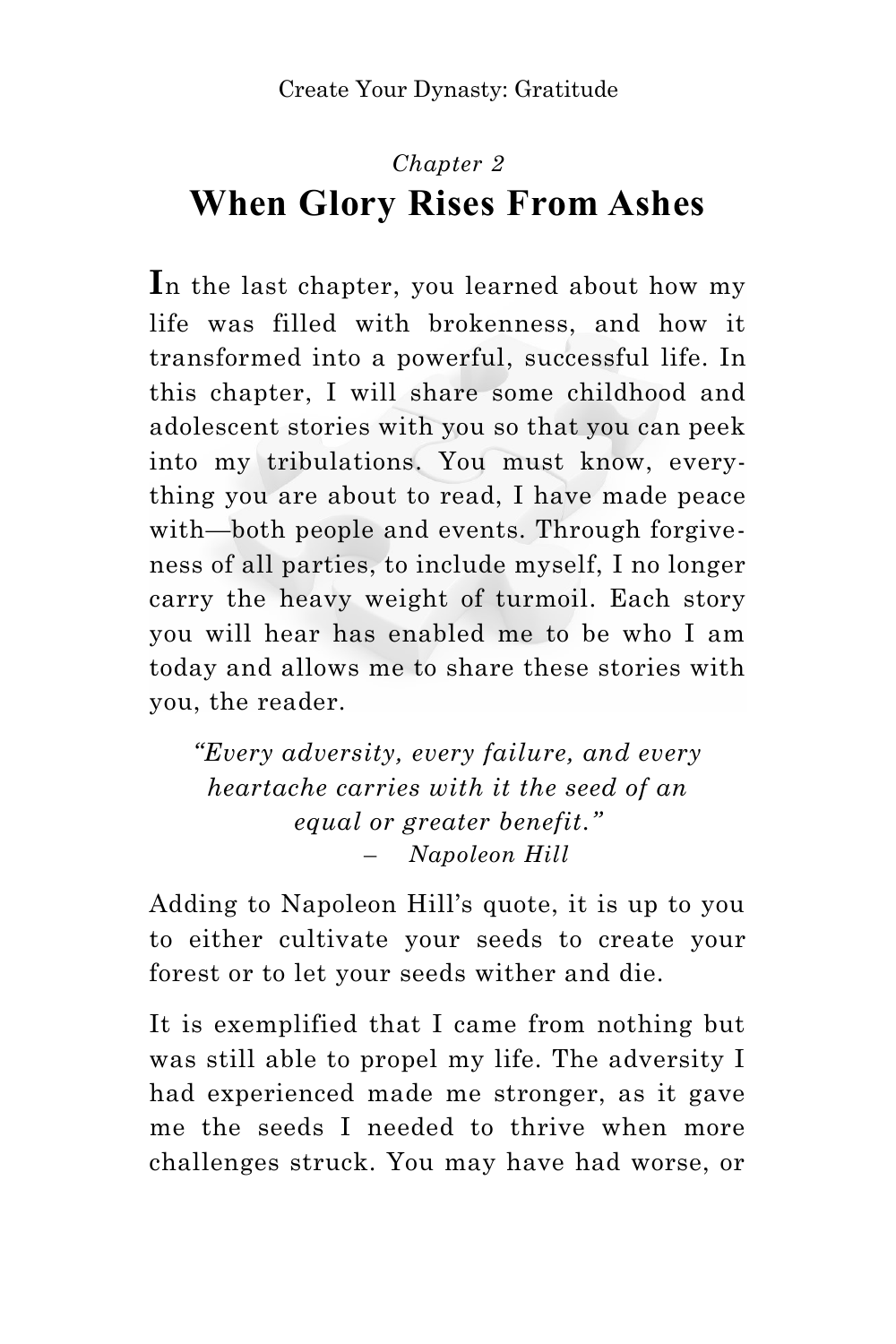you may not even be able to imagine what I went through; either way is perfectly okay. Please know, I give you this information so you may gain insight and perspective into how I was able to adopt a positive mindset to overcome my trials.

> *"With every adversity lies the seeds to a greater or equal comeback."* – *Napoleon Hill*

I grew up in Hicksville, New York with a broken family home. Alcoholism, physical abuse, cheating, and absenteeism were among some of the things I was forced to endure. One of my earliest memories is a time my father raped my mother in a drunken stupor. Screaming and yelling was considered normal, and, unless I misbehaved, I was ignored.

Both of my parents spoke Polish and were not eager to teach me English; therefore, I learned English through watching cartoons. Whether it was learning English or tying my shoes, my parents often failed to teach me what my peers knew, which resulted in me getting teased at school. As children, and sometimes even as adults, we take simple capabilities for granted. For example, knowing how to wipe properly after a bowel movement. Again, this is something I was not taught and became a struggle for me as a little boy. Not knowing how much toilet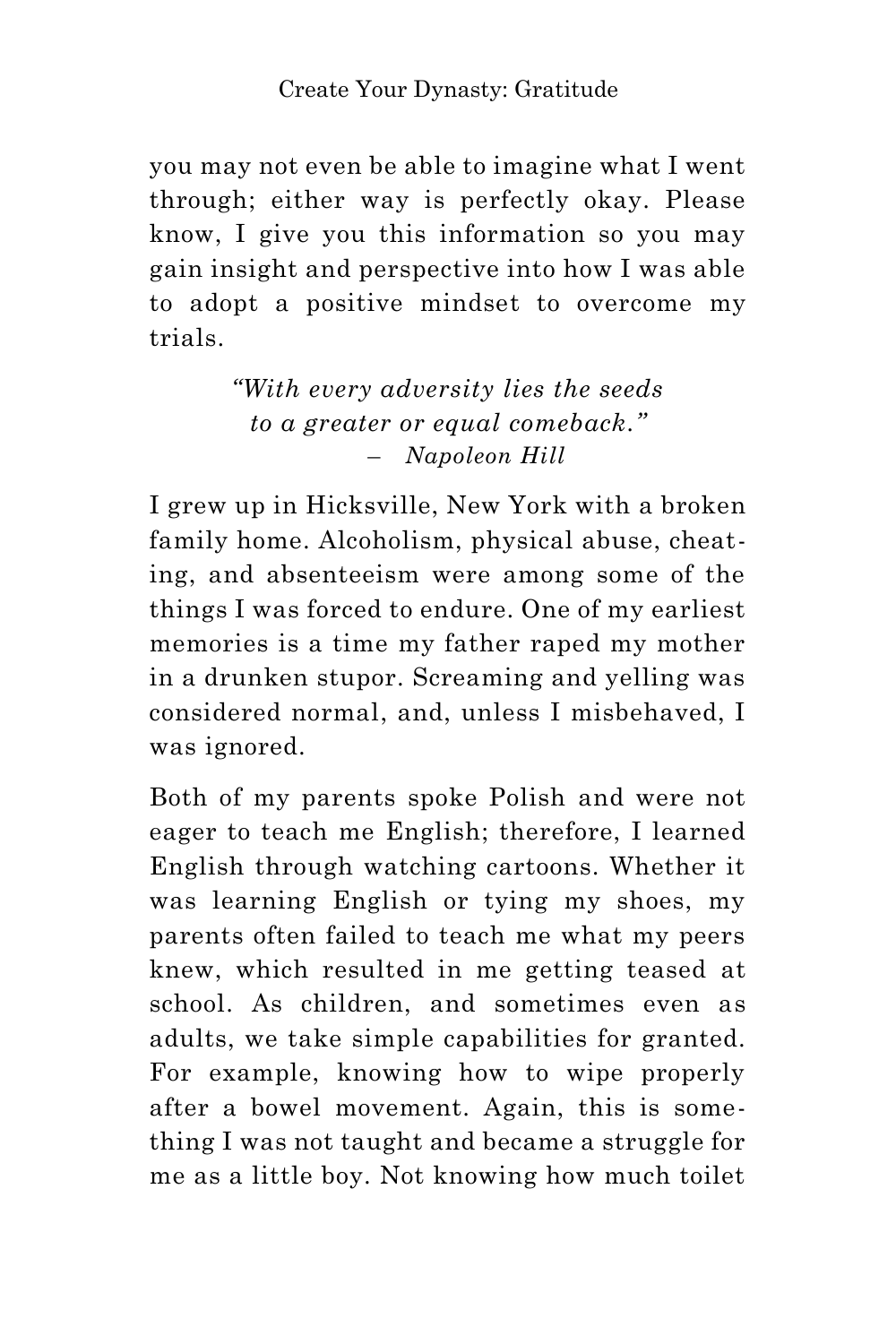paper to use caused me to clog toilets by the roll and leave soils in my underwear.

It was rather difficult for me to know what to do, as one day my actions were considered bad, when on other days, it was not. Consistency and patience were lacking characteristics in my home growing up. For example, I remember being choked by my uncle for playing with a calculator. Also missing from my home were proper values. For example, playing with a calculator was considered bad, while my mother cheating on my father, with him and me as a witness, was not bad.

With my father having two heart attacks (one which I was present for), the day came when I arrived home after baseball to find my mother in the hospital, my father in jail, and my halfbrother (my mother's son) going back to his apartment. (My brother is fifteen years my senior, so when things got tough, he could escape. Me, on the other hand, I was stuck.) Everyone was displaced that day because my dad attempted to murder my mother. However, by the grace of God, my brother happened to come inside and save my black and blue-faced mother.

In my life, there are thin threads in many places. Many times, situations could have tilted towards death in a split second. These split-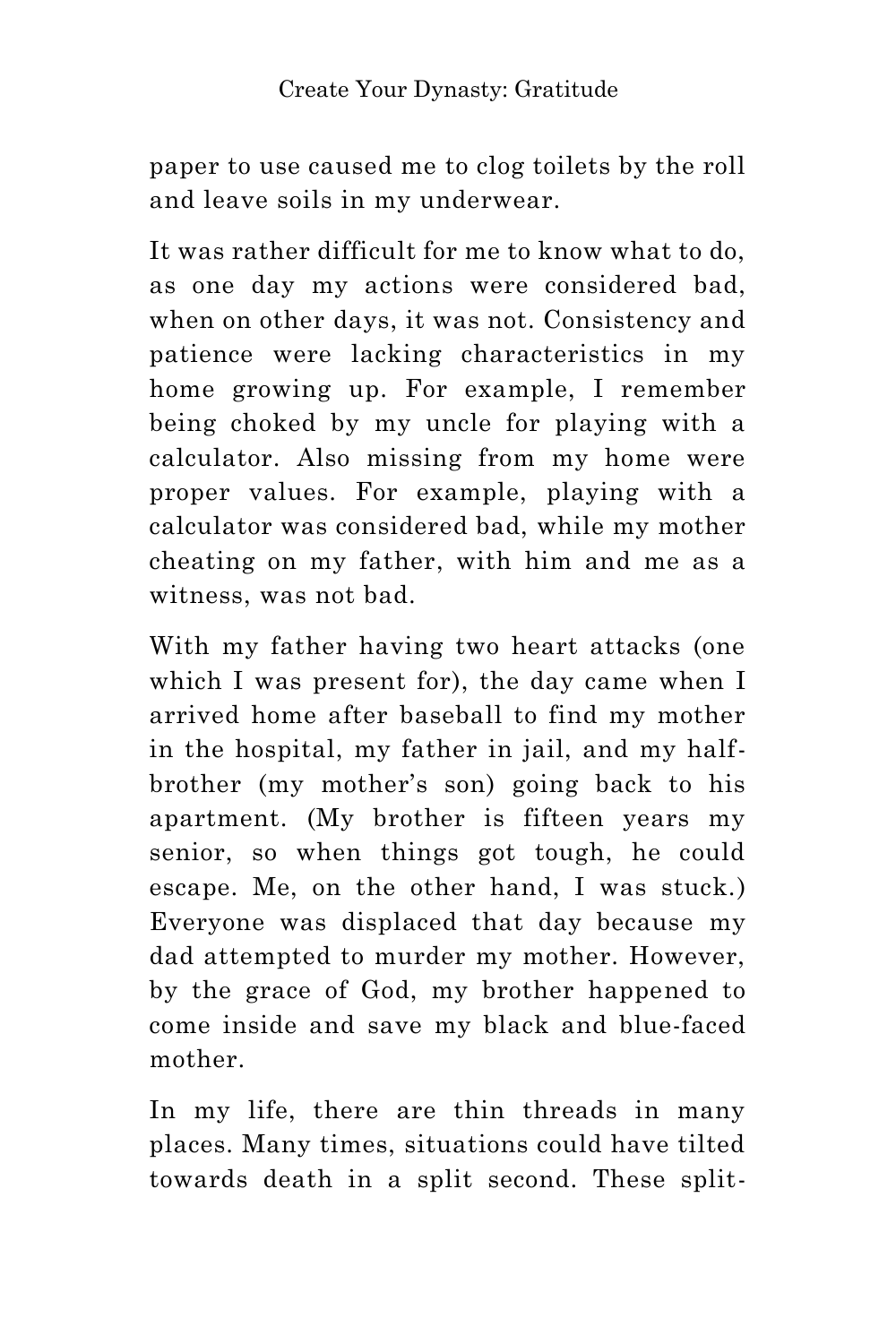second experiences were so prevalent that I must consider their outcomes as miracles from a higher power. I encourage you to examine your life to recall your miraculous moments. Some of your miracles may be well-hidden, while some blatantly obvious. So, whether you believe in God or another powerful force that guides you through life, it is important for you to know that I believe in God. However, no matter your beliefs in higher powers, please know that I respect you and hope you can respect me when God is mentioned in this book.

After the attempt on my mother's life, I found myself locked in a custody battle, living alone with my mother. The stress was high, and it was often released through beating me. One day, after being beaten, again, with an electrical cord, I took the cord, slammed it on the table, and said, "No more!" It was then I realized, I no longer had to be afraid. From that moment on, a rebellious spirit crept into me, and I immersed myself in video games. Video games became my escape from the Hell I was living in.

Throughout this time, I lost interest in school and homework. I became a master of myself, finding every avenue to escape punishments. As my life continued to spiral farther out of control, I began throwing parties, drinking, and smoking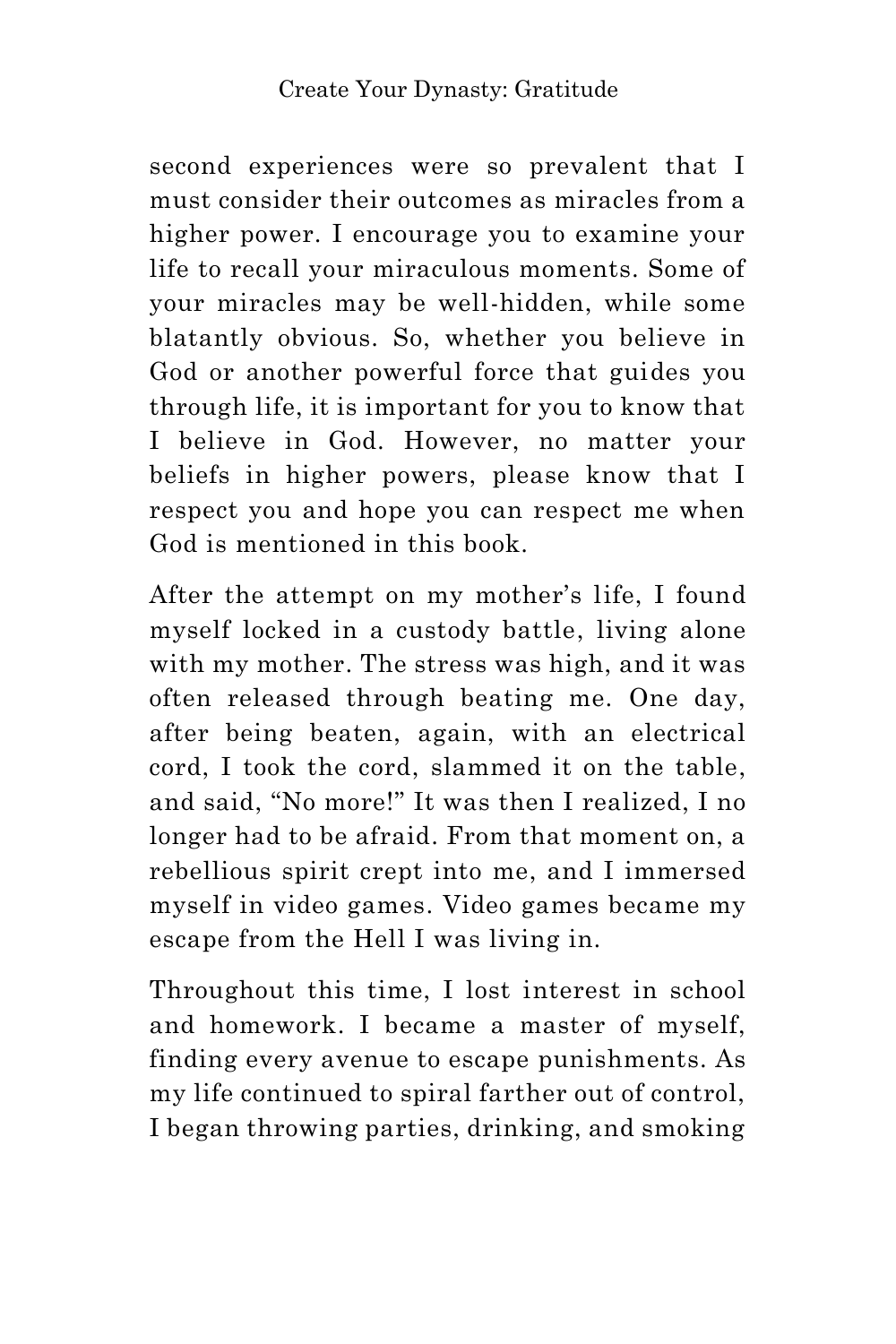pot. This resulted in my mother calling the cops on me multiple times.

Aside from the parting, I became a world-ranked gamer in Halo and Halo 2. (This was before twitch and MLG for you video game fans.) Even more, I had a band that was headed for a label. Unfortunately, we never received a label because our guitarist hit two and a half tabs of acid on stage; and this, of course, did not end well.

Despite all of my trials and tribulations, my heart remained big, and I longed for love more than anything else. Being a hopeless romantic would soon get me into unforeseen troubles …twice.

Given my upbringing, I am sure you can imagine the hard-learned lessons I endured in love, friendship, and other relationships. I believed the friends I had back then were true and honorable. To me, they felt like the family I never had. Unfortunately, I would later learn their hidden, and less desirable, characters.

With college approaching, it was my goal to be a pilot in the marine core. Again, with another unfortunate turn of events, I discovered I could not achieve this goal because my eyesight was not up to code. Furthermore, only officers can become pilots. Knowing my other options for a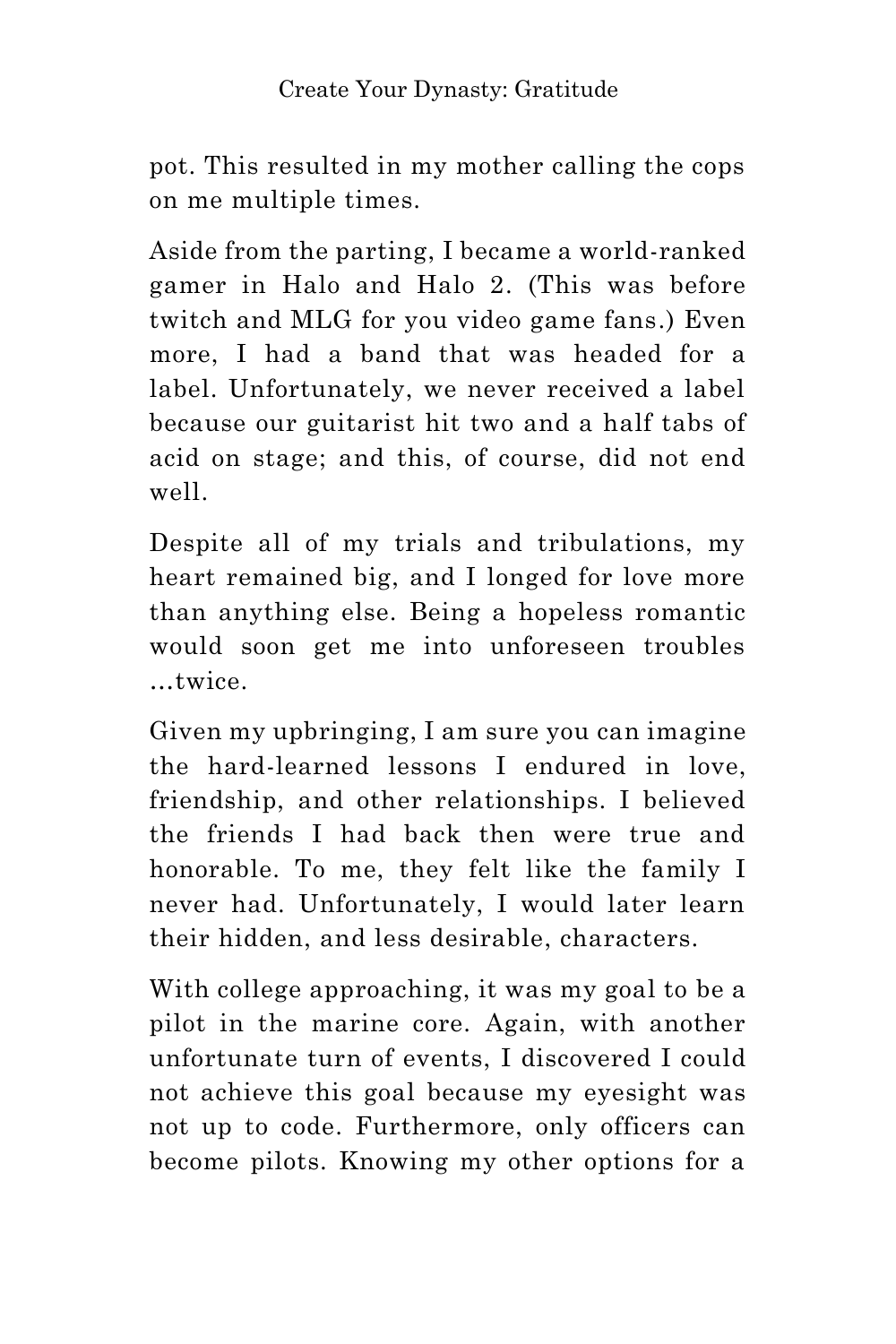career would have me trading time for dollars, I neglected to enroll in college. It was my mindset that trading time for dollars did not end well for my parents and I wanted more for myself. After years of trading time for dollars at a j-o-b (**j**ust**o**ver-**b**roke), my father lost everything. As for my mother, she was stuck working day in and day out with no escape in sight. So, here I sat with big dreams and eccentric ideas, but an orphan with no direction.

During this stagnant year, I fell in love with a young lady whom I had met online. She was pretty, smart, had a sexy accent, and everything I thought I was looking for in a woman. Soon enough, my naïve state of being would sneak up on me. After a few months of communicating via social media and endless phone calls (without the novelty of online cameras), I decided to visit her. I drove to Sikeston, Missouri from Long Island, New York in my 1993 Dodge Dynasty with 280,000 miles on the gauge and a rusted racing stripe down the center.

Upon arriving in Missouri, I received a phone call that she did not want to meet me. Although I was heartbroken, I decided I would not return home defeated. Instead, I went on a short-lived adventure of self-discovery.

I would love to tell you that my self-discovery adventure was a cure-all; however, it was not.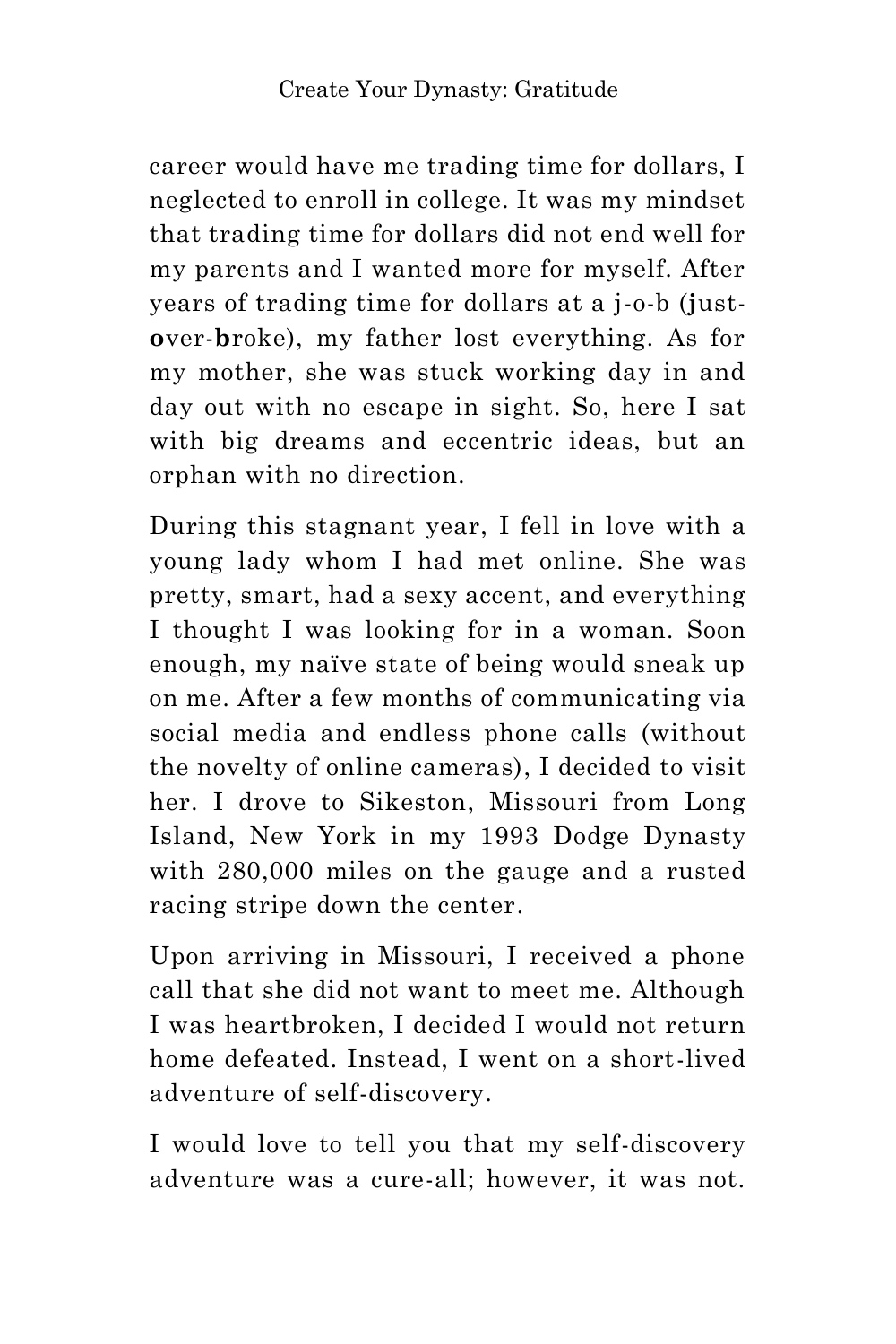As I returned home, it was apparent that my mother had locked me out of the house refusing to give me the new security code for entry. To this day, I am not sure if it was a result of her psychosis or a host of anti-depressants, but she truly had lost her mind. Grabbing a knife from the kitchen, she came after me with the intent to kill. Her efforts were futile, but none-the-less, to protect my own mental health I packed my belongings and left.

Finding myself living in my car, I was thankful that I had saved some money since beginning to work at the age of twelve. (I know, twelve years of age is much too young to work legally; but, lying about my age allowed me to do so.) Although I had money saved, I did not have enough for a leasing agent, nor a deposit and first and last month's rent.

I ventured out to find my half-brother to see if he would allow me to stay with him until I could catch a break. However, he turned me away, refusing to help me. My next option was my father who lived in a shoebox apartment. Well, that was also a dead-end road. Contacting anyone and everyone I could think of, all roads led to nowhere. Finally, after working three jobs to make ends meet, and three months later, a friend offered up his couch for me to sleep on. So, here I was, sleeping on a couch, living on an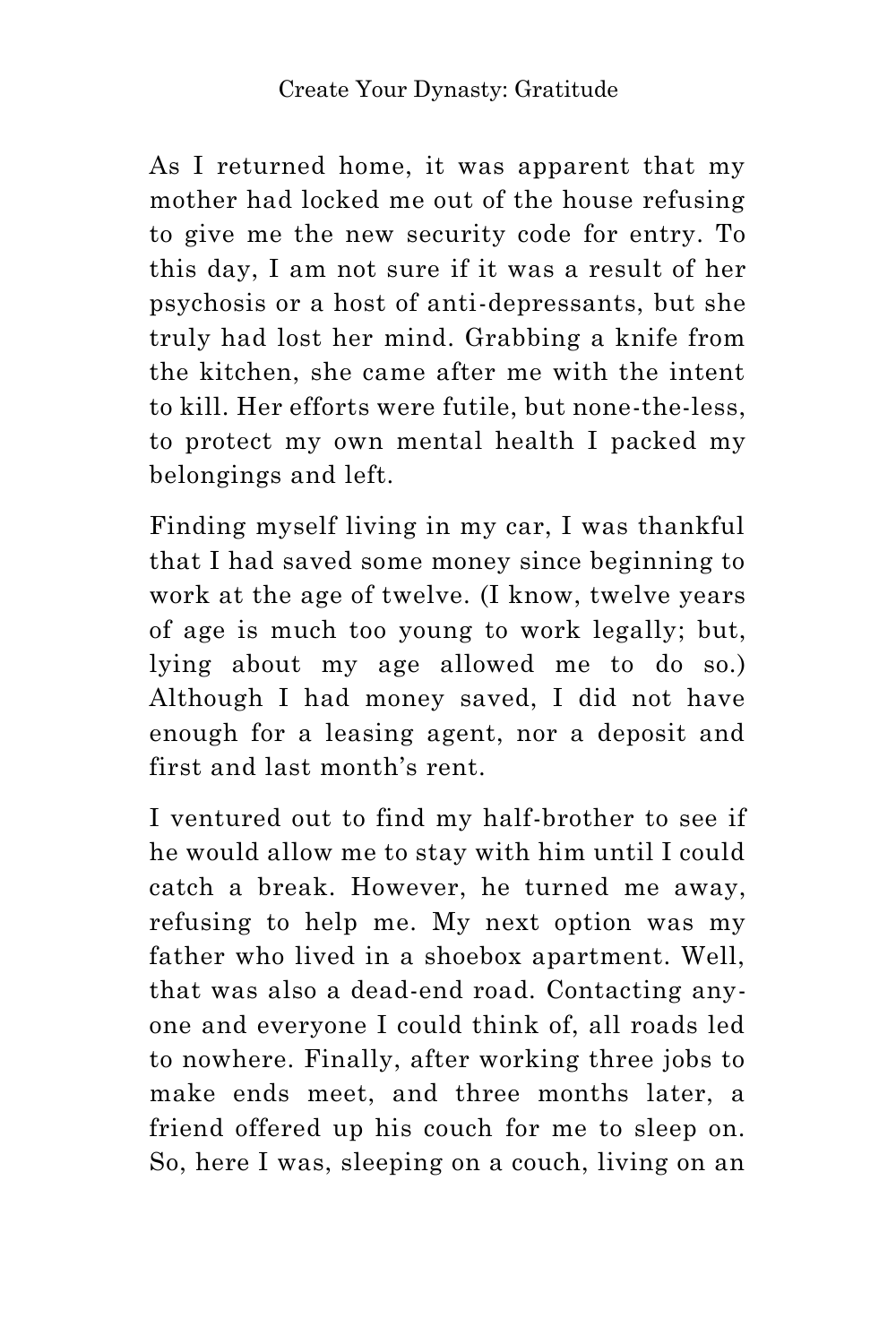affordable Ramen Noodle diet, earning too much for government assistance, and just enough to survive. Had I not been mindful, hopelessness would have consumed me as my difficulties seemed endless.

Eager to make something of my life, once again, I sought after enrolling in college. Speaking with the Financial Aid Counselor, I quickly learned that if I was going to obtain funding for college, I needed my parent's financial history and personal information. Since receiving those documents was not going to happen, I filed the proper paperwork to be emancipated. Oh, yes, did I not mention that I was under the age of eighteen throughout all that I have shared with you thus far.

Sadly, and unwarranted, I was denied emancipation. However, my strong will to rise above adversity caused me not to give up. The day I filed an appeal, I realized my paperwork was added to the already large and forever growing stack of appeals. So, with my Dodge Dynasty running on fumes, with no direction, and no clue what to do next, I drove to the beach, sat in my car, and cried.

I am not certain how long I cried, but I remember feeling extremely helpless, overwhelmed, and numb, to the point the bonechilling coldness actually felt good. Even as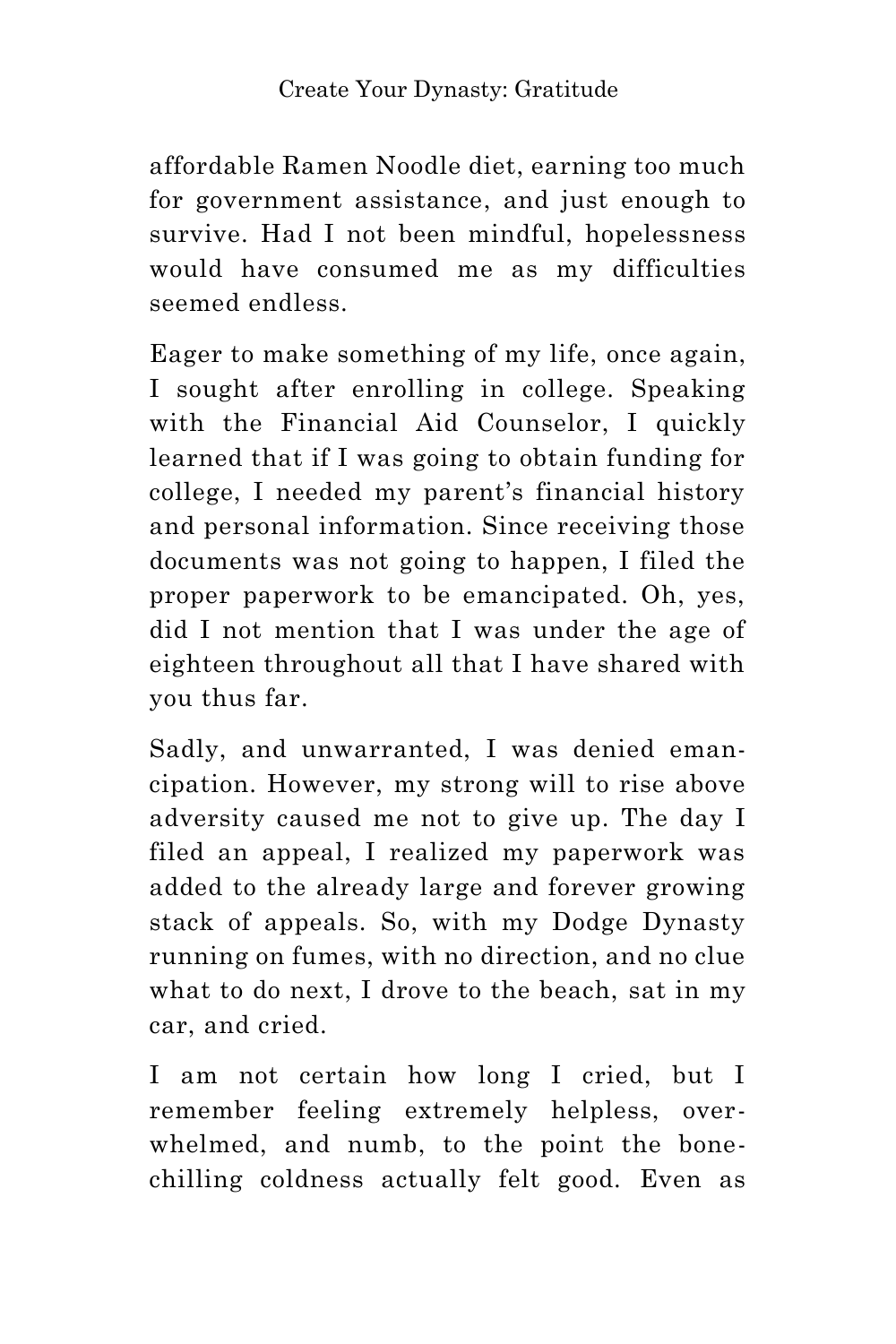apathy began to set in, no matter what I had endured up until this point, there is one thing I was certain of; there was still a fight left in me. As the sun set in the distance, I pleaded for a sign, for something, for anything to help me.

As I drove away from the beach, I received a phone call from the Financial Aid Counselor who worked at the community college. I was approved and would just need to sign the paperwork. This was the first time I acknowledged a miracle in my life. I was grateful beyond belief. Somehow, after believing there were no more tears left to cry, I managed to cry tears of joy as I gave thanks.

Still working three jobs, I was now attending college as a full-time student. After several years of studying, and instead of sitting in my car crying, I found myself graduating from college having earned my associate's and bachelor's degree while remaining on the Dean's list.

After everything I had endured throughout my life, one must believe easier times were ahead. However, that would not be the case. As I began job seeking, it was brought to my attention that I did not have enough experience or high enough credentials. Finally, catching my break, thanks to my half-brother, I obtained a job as a Tech Support, earning more than I ever had. This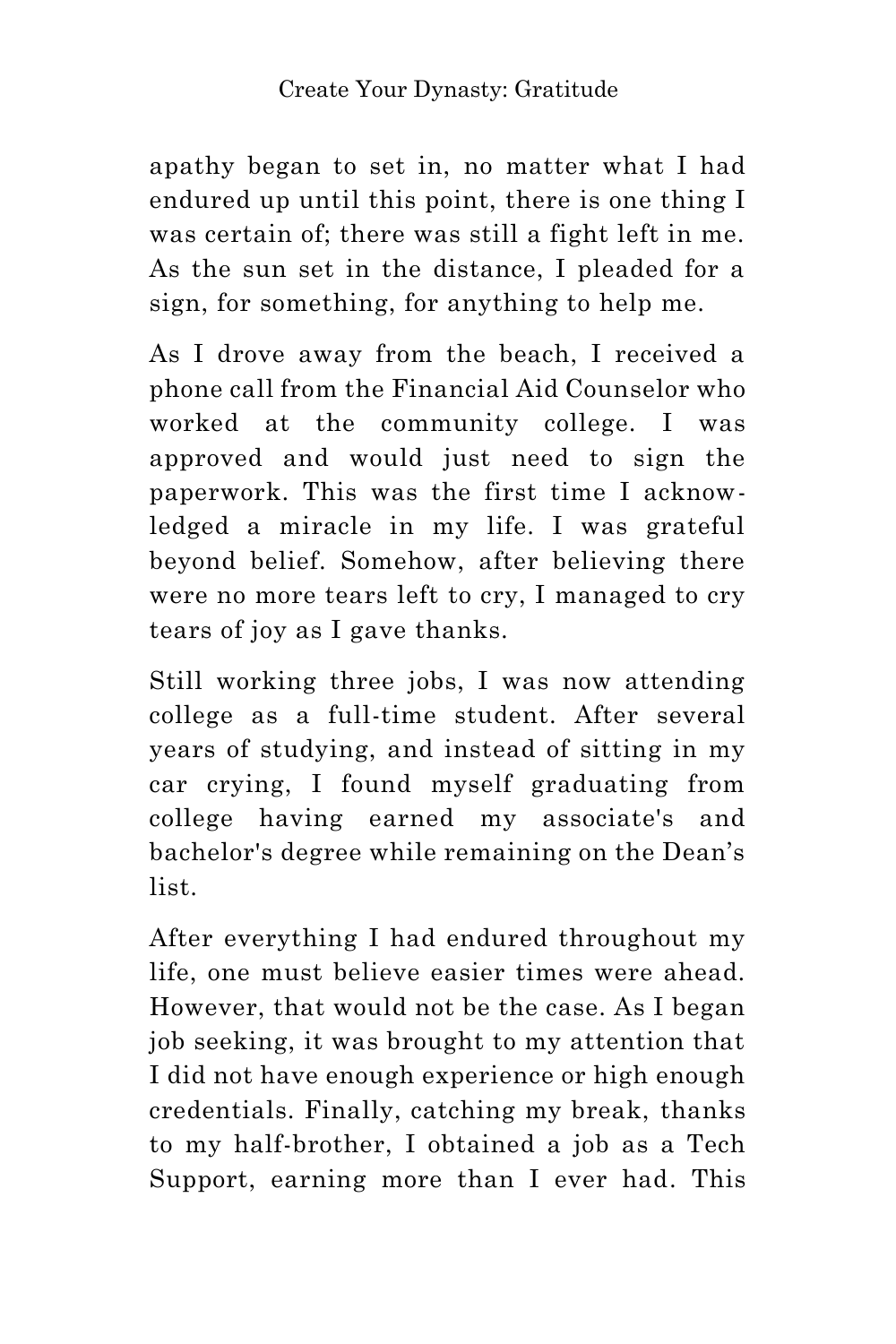allowed me to return to college to earn my master's degree. Obtaining my master's degree brought about new achieve-ments as I was able to double my income with a better job.

Even though my life was on the upswing, my world around me was not. My mother was evicted from her house, she was unemployed with an enormous amount of debt, and her psychosis was getting worse. As for my dad, well, we had managed to maintain a loose, but stable relationship. My attempt to get my brother and father to team up with me to help my mother was of no success. Mother started living out of her car, as I did what I could to help her. It was my plan to obtain power of attorney over her, so she could get the medical attention she needed and an apartment. Meantime, I paid for a storage unit for her belongings until she was back up on her feet.

Despite my plans and efforts to help my mom, the stars had aligned against me once again. Remember how I mentioned earlier that I was a hopeless romantic? Remember how I mentioned before that I was romantically burned twice? Well, it was the hopeless romantic in me that would be the seeming demise of all my hard work.

Once again, I met a young lady online. Again, she was everything I had ever hoped for…or, so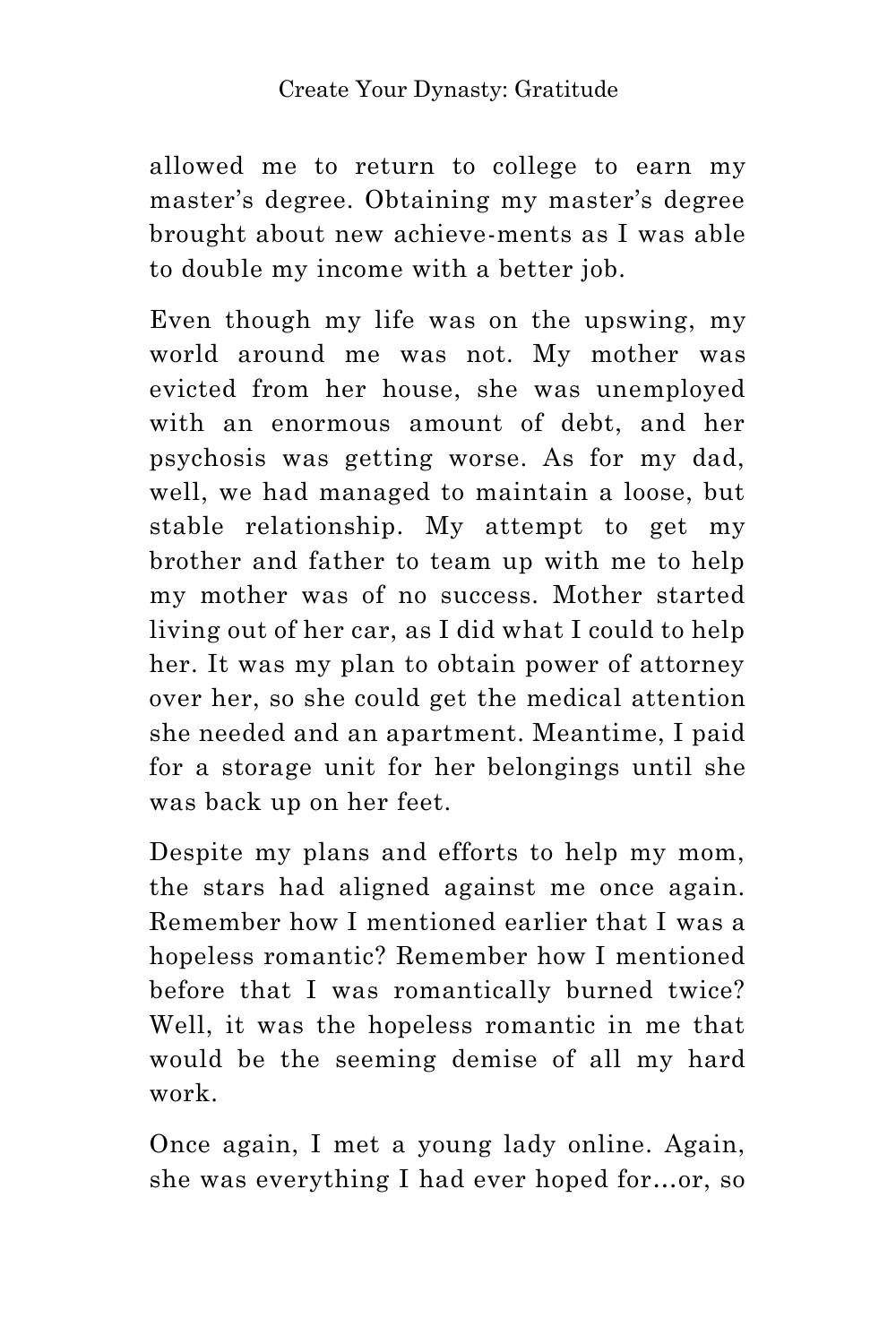I thought. In the end, I would learn the hard way that I was this lady's scapegoat as part of her banking scam. Despite being assured by the banks that my money was protected, I was wiped out and found myself being sued for \$250,000.

Now remember, I am a fighter, so I did not take this lying down with my tail tucked between my legs. Instead, after extreme persistence for an attorney to take my case, I was ready and eager to clear my name. There have been many times in my life when I believed I could not handle one more battle. However, being faced with an obscene amount of college debt and a mother stuck living on the streets, I knew I had to find the lion from within. With depression trying desperately to consume me, this would be another fight that would push me to pray for a miracle.

Through the fight to win my life back, and my mother's life, I had to suck it up and trust untrustworthy friends from my past. Call me naïve if you will, but, yes, of course, the one friend took me for another \$10,000. However, the other, once untrusting friend, led me down a path to receive my miracle. This friend introduced me to someone who introduced me to a debt-free, cashflow millionaire. After speaking with the millionaire and establishing a relation-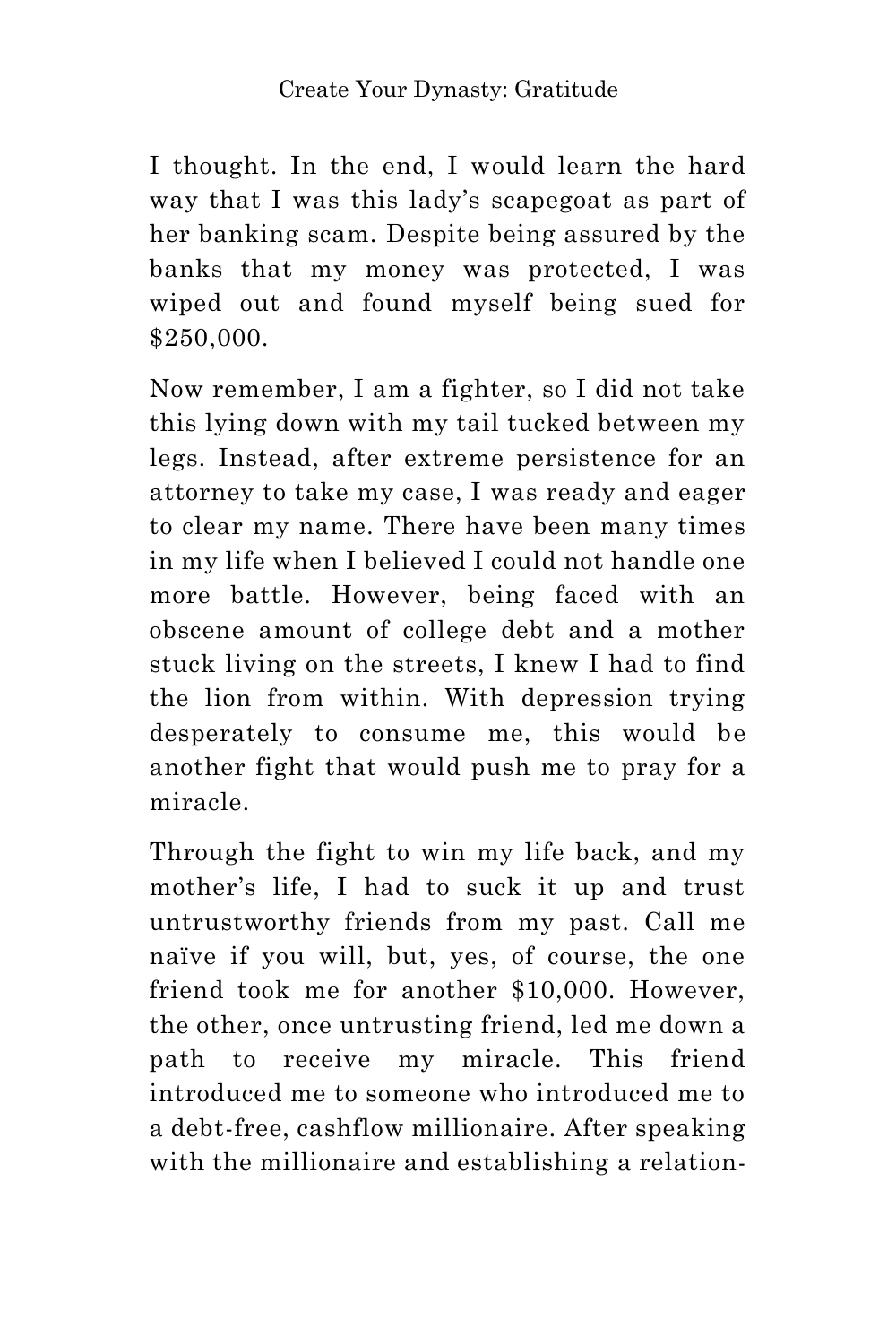ship, he had his lawyer take a look at my case. His lawyer created a settlement which made the entire ordeal disappear.

After thanking him for giving me my life back, I asked him how I could one day pay it forward. He replied to me with one of the most memorable quotes I had ever heard. "Well, Alex, you must find someone whose life mirrors that in which you want for your own life. Then, you have them mentor you, and you do exactly what they did to get to where they are. Allow them to guide you through life's challenges. When you do, there will be no reason why you shouldn't have what they have."

I am certain my jaw dropped in that exact moment. I remember telling him, "You have everything in life that I've ever wanted, how do I do what you do?" He smiled at me and told me about how he had mentored others with the program he had developed.

To give you a quick glimpse of his lifestyle, he brought his son to school every day and was often vacationing with his beautiful wife beautiful both internally and externally. If I am to describe her qualities, personalities, and background, I will describe them of nothing less than perfection. Still being a hopeless romantic, she encompassed the exact type of woman I hope to someday build a family with. This couple has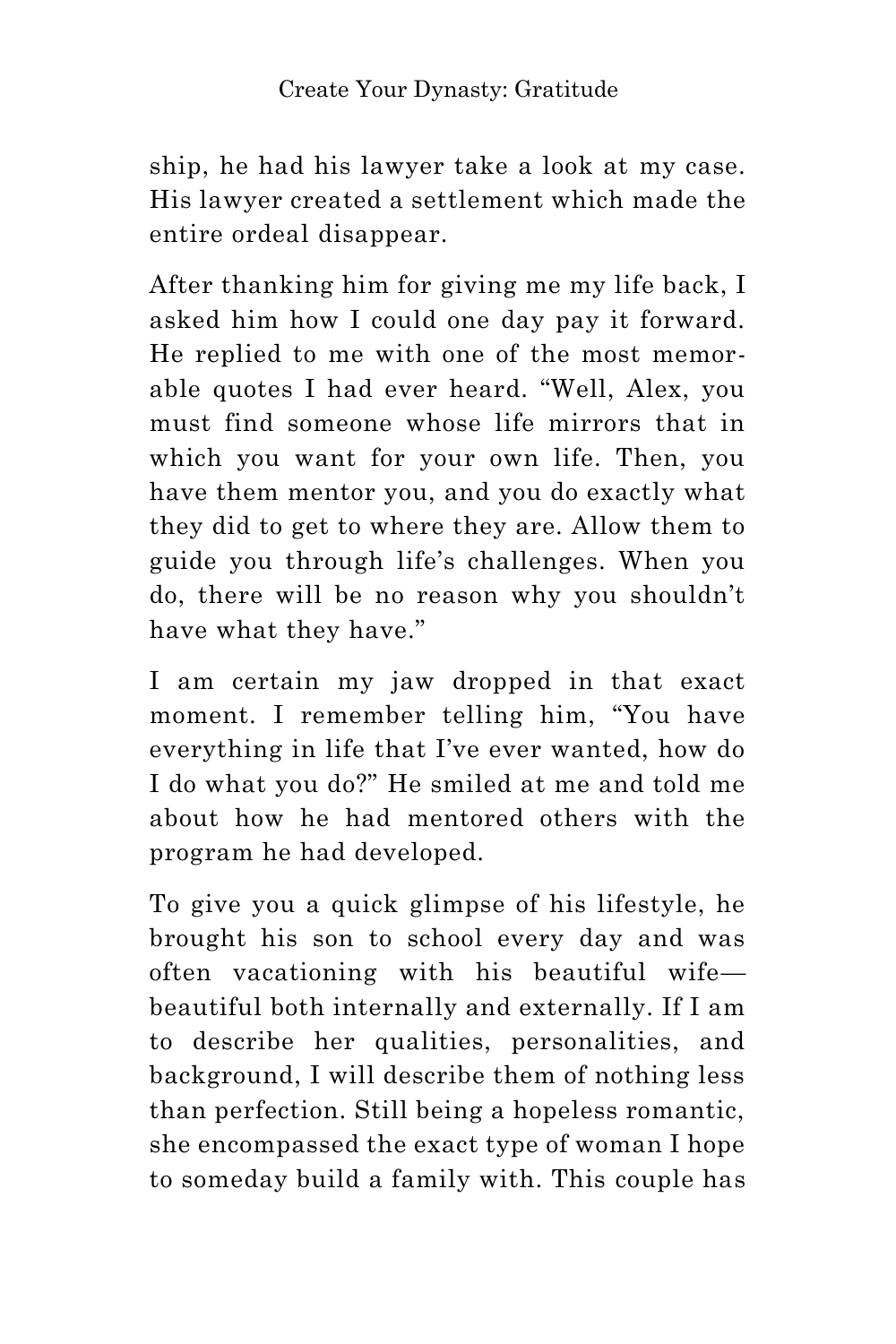a marriage like I had never seen before. They gaze at each other with so much love in their eyes, you could mistake them for teenagers falling in love for the first time. Having never seen that kind of love before, it was and still is, absolutely beautiful. Here was a man who is wealthy in time, money, and marriage. Attributes I never saw but had always dreamed of obtaining.

From this one friend and this one man, I continued to meet many multi-millionaires. I met people who helped me in a variety of areas of my life. They not only changed my mindset, but they also unlocked the hidden reasons as to why I was stuck inside of a self-sabotaging paradigm. Through this, I was able to save myself and my mother.

Looking back at my life and pondering the times when I did not know where my life was headed, I had always known that I did not want to live the life my parents had chosen. Through my trials, I believe my will to survive came from my spirit knowing glory would rise out of the ashes. Transforming my mind from negativity and chaos was not an easy road to travel. The following words of my father often rang in my ears. "I love your brother more than you." "Your mother wanted to abort you."